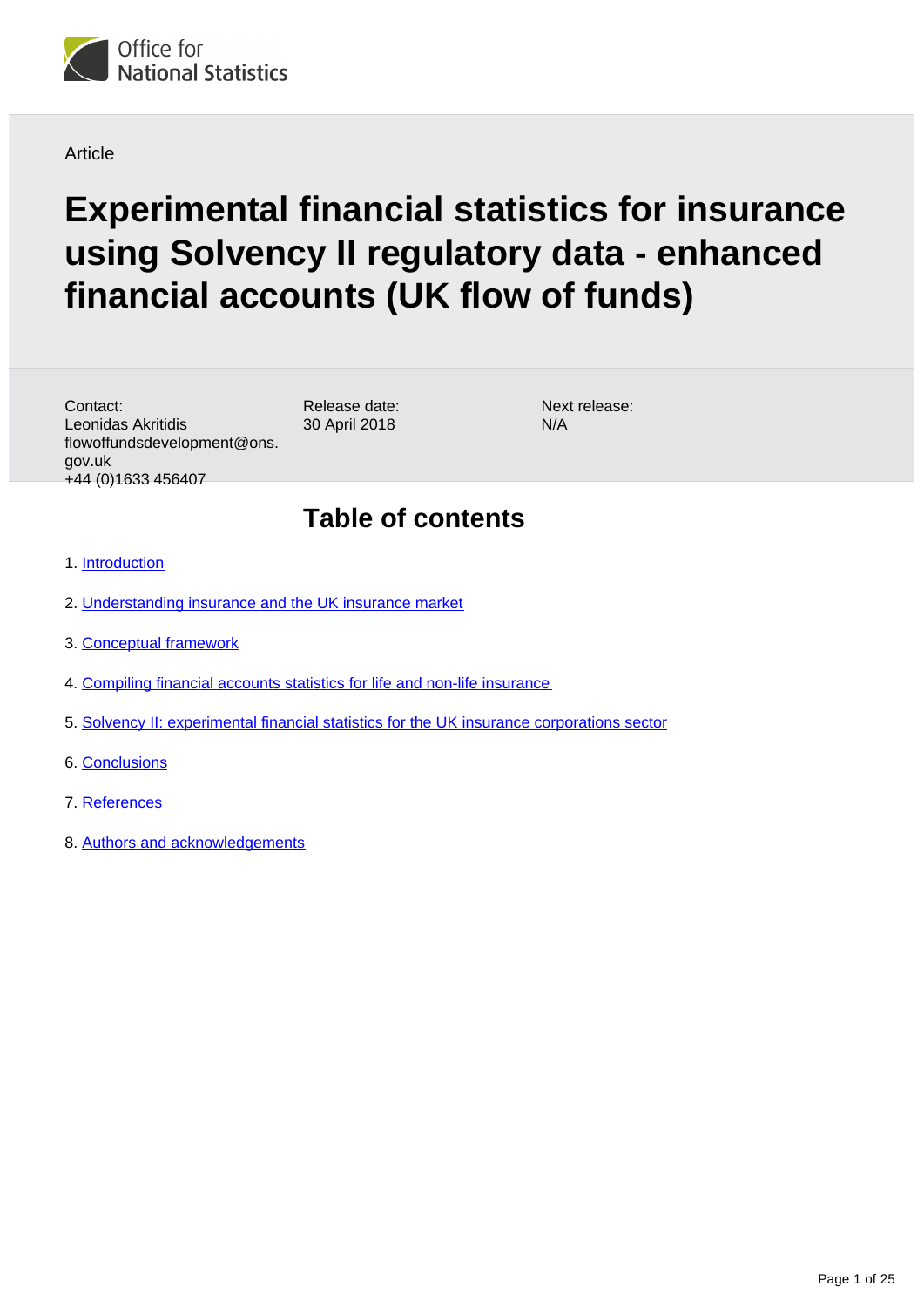## <span id="page-1-0"></span>**1 . Introduction**

This article provides the first set of experimental statistics on the financial assets and liabilities of the UK insurance sector, based on data collected under Solvency II (SII). From 2016, SII has replaced its predecessor, Solvency I (SI) as the Europe-wide insurance regulatory framework.

Unlike SI, SII provides quarterly as well as annual information and covers a wider range of variables than SI. Office for National Statistics (ONS) has recently concluded that quarterly and annual SII data are suitable for national accounts compilation, including financial accounts aggregates, giving the potential to replace some of our existing insurance surveys.

### **Enhanced financial accounts development programme**

SII has the potential to improve the quality of economic statistics for the insurance corporations sector and the use of SII data is an important element of the [Enhanced financial accounts \(EFA\) programme](https://www.ons.gov.uk/releases/theukflowoffundsprojectintroducingtheenhancedfinancialaccounts)<sup>1</sup>.

The EFA programme was set up by ONS and the Bank of England in 2016 in recognition of the demand for improved financial statistics following the last financial crisis. For example, the [Independent Review of UK](https://www.gov.uk/government/publications/independent-review-of-uk-economic-statistics-final-report)  [Economic Statistics](https://www.gov.uk/government/publications/independent-review-of-uk-economic-statistics-final-report)<sup>2</sup> identified more detailed and complete financial statistics as an area for development. The International Monetary Fund's (IMF) G20 Data Gaps Initiative Phase 2 (DGI) embodies a set of 20 recommendations for the improvement of economic and financial statistics internationally.

EFA objectives reflect these demands and include development of flow of funds (whom-to-whom)<sup>1</sup> financial statistics. Where possible, the preferred approach is to use administrative or regulatory data, rather than surveys, to deliver the EFA improvements. As a regulatory source, SII fits in with this and using it will help to reduce the respondent burden from surveys.

The release of experimental statistics at the earliest opportunity is another aim under the EFA programme. This gives users early sight of developments and opportunity to give feedback. As the first set of experimental statistics linked to EFA, the SII-based statistics for insurance are an important marker of progress.

Release of a full set of experimental flow of funds statistics for all sectors of the UK economy (including insurance) is planned for 2019.

The earliest that full implementation of SII in the UK National Accounts is likely to be feasible is 2020. Full implementation will include flow of funds estimates for the insurance corporations sector that are completely consistent with the official national accounts. It will also include a review of the pre-2016 estimates for insurance in the light of the SII data for 2016 and after. This may lead to revisions to historical national accounts estimates for insurance and the wider financial accounts.

The remainder of the article is structured as follows:

- overview of insurance and the UK insurance market
- overview of the SII framework and how it is used in compiling financial accounts data
- presentation of experimental SII-based financial statistics
- conclusions and next steps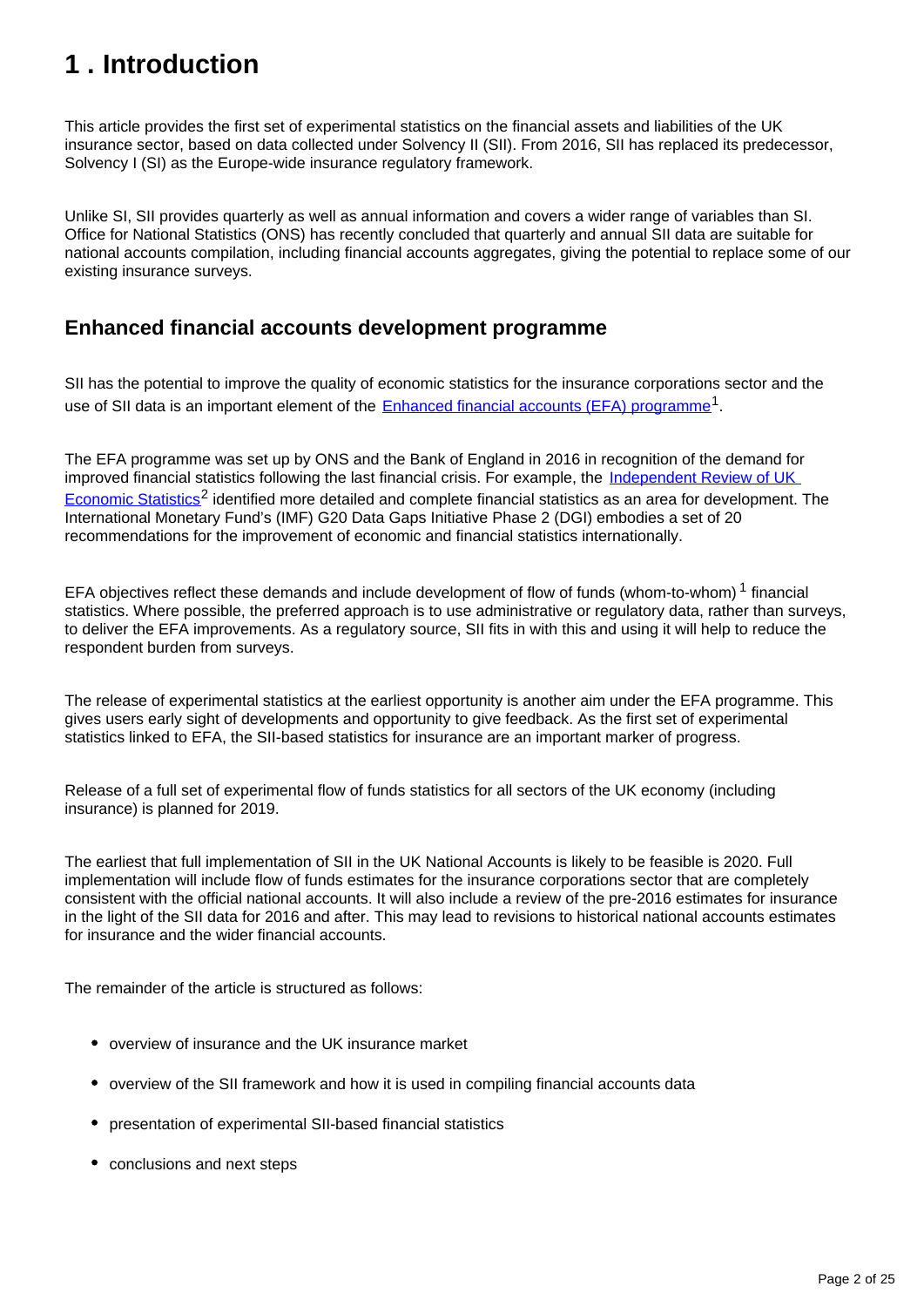#### **Notes for Introduction:**

- 1. Mathews D, Nolan L. (2016)
- 2. Bean C. (2016)

## <span id="page-2-0"></span>**2 . Understanding insurance and the UK insurance market**

This section defines insurance as an economic activity and describes the different types of insurance and the characteristics of the UK insurance market.

### **Understanding insurance**

#### **Definition of insurance**

Insurance is a contract (policy) between the insurer (services provider) and an individual or entity (policyholder), which compensates the policyholder (or designated individual) for specified risks of financial loss, damage, illness or death. In return for such compensation (claims), policyholders pay premiums to the insurer.

By pooling policyholders' risks, the insurer may generate income by receiving more in premiums than it pays out in claims. Furthermore, the insurer may invest the collected funds from premiums in financial and non-financial assets to meet future claims.

Insurance can be subdivided in two ways: direct insurance versus reinsurance, and life versus non-life insurance.

#### **Direct insurance versus reinsurance**

The most common type of insurance is direct insurance, where private individuals or non-insurance businesses insure themselves with an insurer against specific risks. In turn, direct insurers may insure themselves by insuring part of the directly-insured risks with other insurers. This is reinsurance. Furthermore, a reinsurer may insure itself to spread the risk further with other reinsurers. This extension of the reinsurance is known as retrocession.

#### **Life versus non-life insurance**

In life insurance, a policyholder makes regular payments to an insurer in return for which the insurer pays the beneficiary an agreed sum, or an annuity at a given date, or earlier if the insured person dies beforehand. In economic terms, a life policy can grant benefits arising from a series of risks.

It should be noted that nowadays much of life insurance business is in fact the provision of pensions and pension fund management services (see Section 3).

Life insurance can often take the form of a savings product and under national accounts definitions  $1$  it includes products that would generally be regarded as pensions: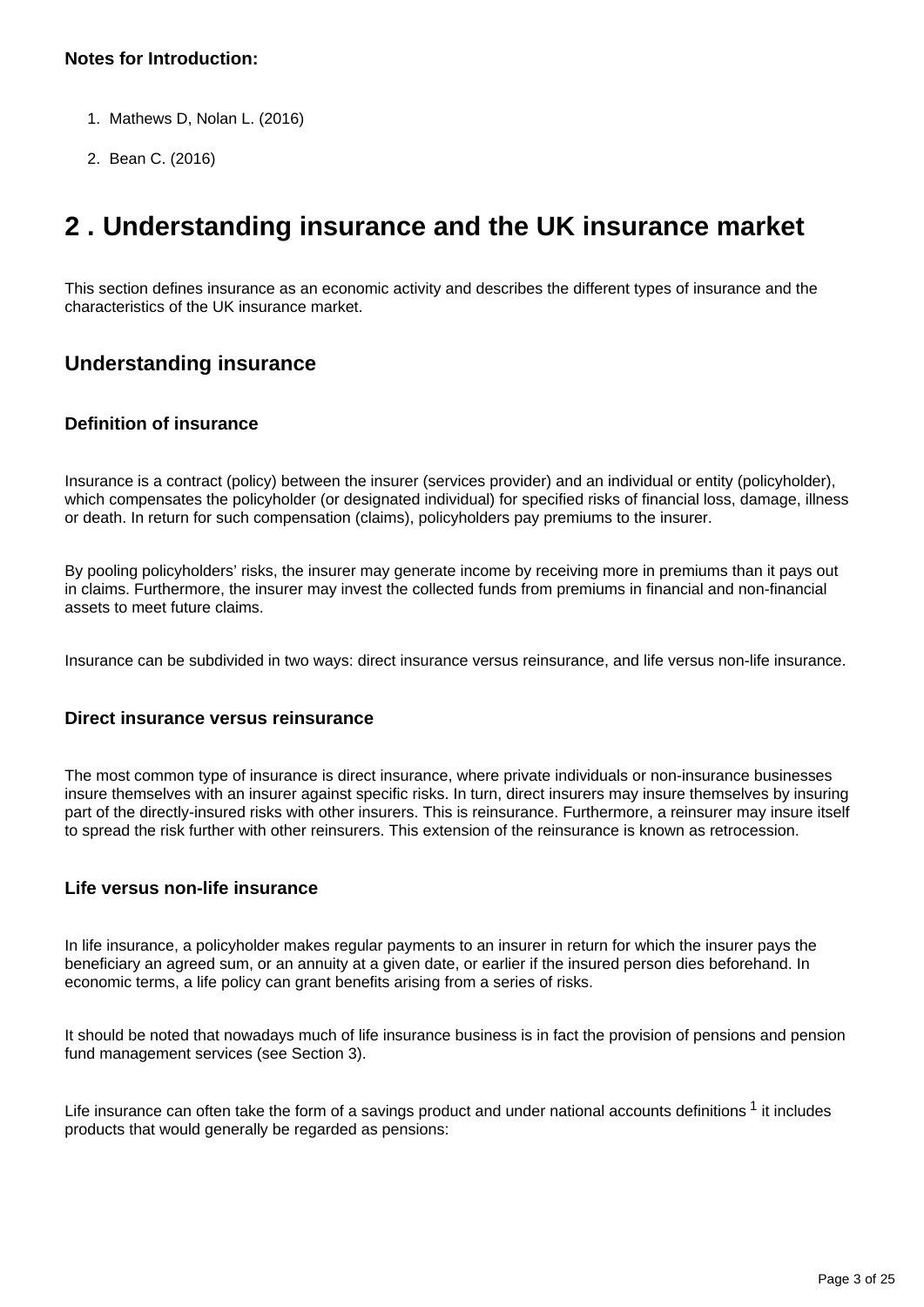- the majority of individual pensions are treated as life insurance
- pension schemes provided on a collective basis via the workplace, or where an employer makes a contribution, are classed as pensions in the national accounts even when they are provided by life insurers

Many authorised life insurers provide both life insurance and pensions policies, and some provide pension policies only. The pension products are referred to as "insurer-provided pensions".

In some cases, the principal activity of authorised insurers is in pension fund management, rather than provision of insurance products. These are treated as special cases.

In non-life insurance, a policyholder makes regular payments to an insurer to provide the beneficiary with an agreed sum on the occurrence of an event other than the death of the insured person. Examples include buildings, marine, aviation and motor insurance as well as cover for individuals against risks such as sickness or loss of income.

### **UK insurer population**

There are around 400 active authorised insurers incorporated in the UK, including approximately 110 Lloyds of London syndicates. Most authorised insurers specialise in either life or non-life insurance and may carry out direct insurance or reinsurance or a combination. There are some insurers who provide both life insurance and non-life insurance. These are known as composite insurers.

Lloyds syndicates are temporary entities that specialise in insuring businesses and individuals against risks not covered by standard policies. The great majority of their activity is classed as non-life. Lloyds of London is a world leader in providing a marketplace for this sector.

#### **Notes for Understanding insurance and the UK insurance market:**

1. UK National Accounts comply with the European System of Accounts 2010 (ESA 2010).

## <span id="page-3-0"></span>**3 . Conceptual framework**

#### **Solvency II framework: overview**

Reporting under Solvency II (SII) is harmonised at European level by the European Insurance and Occupational Pensions Authority (EIOPA). This ensures comparability at the European level.

In the UK, SII implementation and data collection are carried out by the Bank of England through the Prudential Regulation Authority (PRA)<sup>1</sup>. A small number of Office for National Statistics (ONS) staff were seconded to the Bank of England and were provided with access to company-level SII data for statistical compilation purposes.

#### **Solvency II coverage**

SII covers around 97% of UK insurers' economic activity; unlike Solvency I (SI), it includes Lloyds of London syndicates. Out of the total population of around 400, about 180 smaller companies are eligible for a waiver and do not return data for all periods or only return certain templates. However, most business is done by large companies, so the impact of the waivers on financial aggregates is small.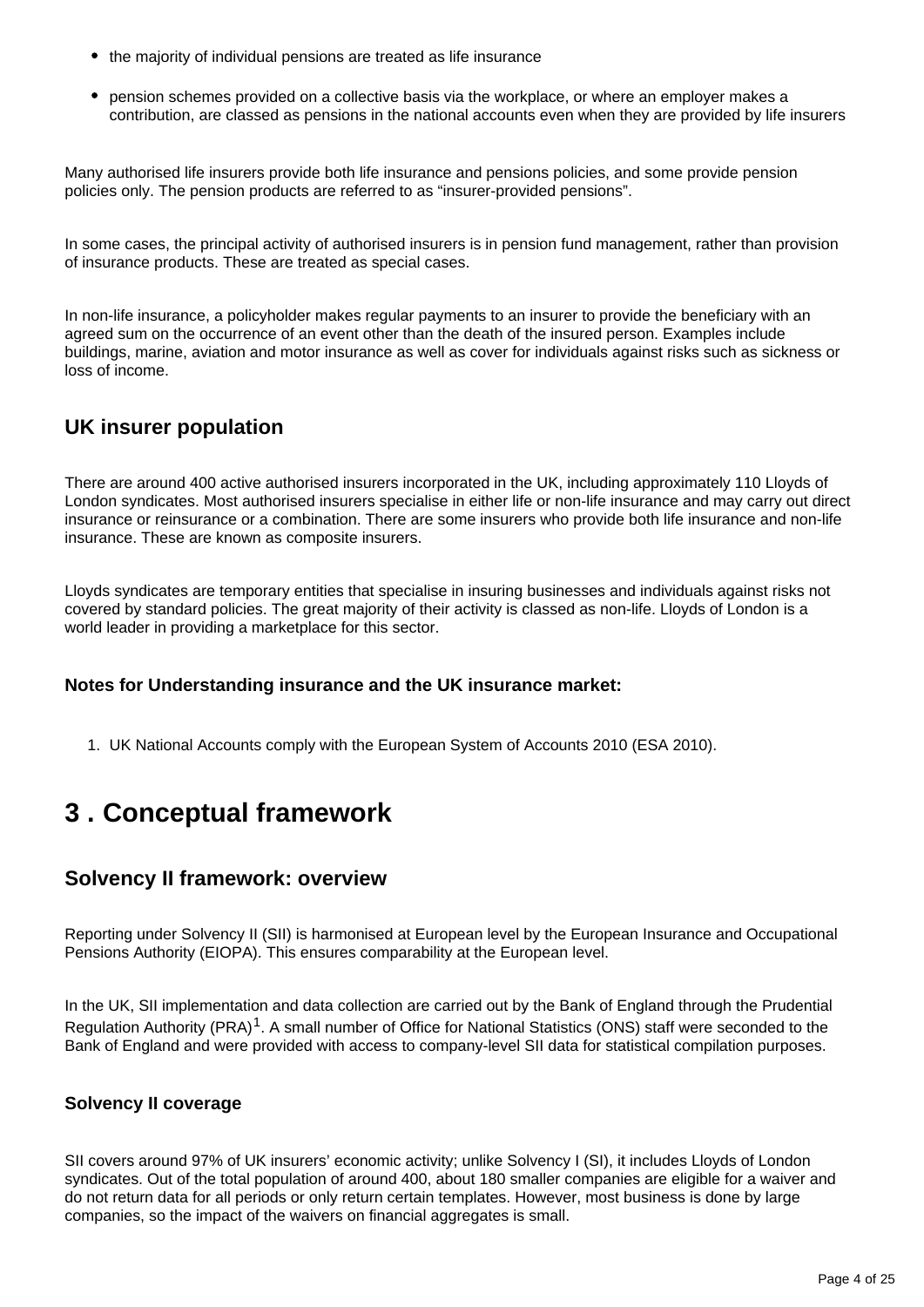Given SII's high level of coverage, we have not attempted to estimate values for the uncollected units in the experimental statistics presented in this article. Estimation for uncollected units is more difficult for regulatory sources such as SII than for surveys based on a statistically-drawn sample. We plan to review the treatment of insurers not captured by SII as part of the work towards full national accounts implementation.

#### **Solvency II templates**

SII data are collected via templates, each one providing a branch of the company's regulatory reporting, for example, profit and loss accounts and balance sheet (including technical reserves). Templates cover almost all of the building blocks needed for the insurance components of the national accounts. SII templates come in two main forms:

- closed templates record higher-level variables, such as premiums and claims, and balance sheet totals, where a single value for each variable is reported in each period
- open templates capture detailed information such as asset holdings or investments by type and counterparty exposure, where they itemise holdings under each category

Most templates collect quarterly and annual data but in some cases quarterly data is less detailed.

Life and non-life insurance are separately identified but there are differences between SII and national accounts definitions (European System of Accounts: ESA 2010). Corrections for these differences are explained in Section 4. The templates also collect separate data for direct insurance and reinsurance.

#### **Publication of Solvency II returns**

Insurers are required to publish their annual SII returns under many of the closed tables. All aggregates based on quarterly or unpublished annual returns are checked for disclosure of individual companies. ONS will not release any aggregates that are disclosive of unpublished company-level data without express permission.

### **Current ONS publication of financial data for the insurance corporations sector**

#### **UK National Accounts**

The insurance corporations sector is not currently identified separately in the national accounts. Instead, the insurance corporations and pension funds sectors are presented as a combined sector. Data for the combined sector are published in ONS's quarterly UK Economic Accounts and annual UK National Accounts, The Blue Book publications. Financial data cover both balance sheet levels and transactions.

As noted in the introduction, the plan is to use SII as the main insurance source for the national accounts. Separate identification of the insurance corporations and pension funds sectors will be one of the improvements linked to SII implementation.

Compilation of the experimental statistics for the insurance corporations sector differs from the existing national accounts in that, in the experimental statistics, assets and liabilities are shown on a non-consolidated, gross of reinsurance basis, that is, assets and liabilities linked to reinsurance add to the totals. In the current national accounts, insurers' assets and liabilities are compiled on a net of reinsurance basis. This netting out means that reinsurers' assets and liabilities do not add to the totals. Instead, they are subsumed into the balance sheets of the direct insurers that cede the reinsurance business to them. The treatment in the experimental statistics is an improvement as it is the preferred approach under ESA 2010.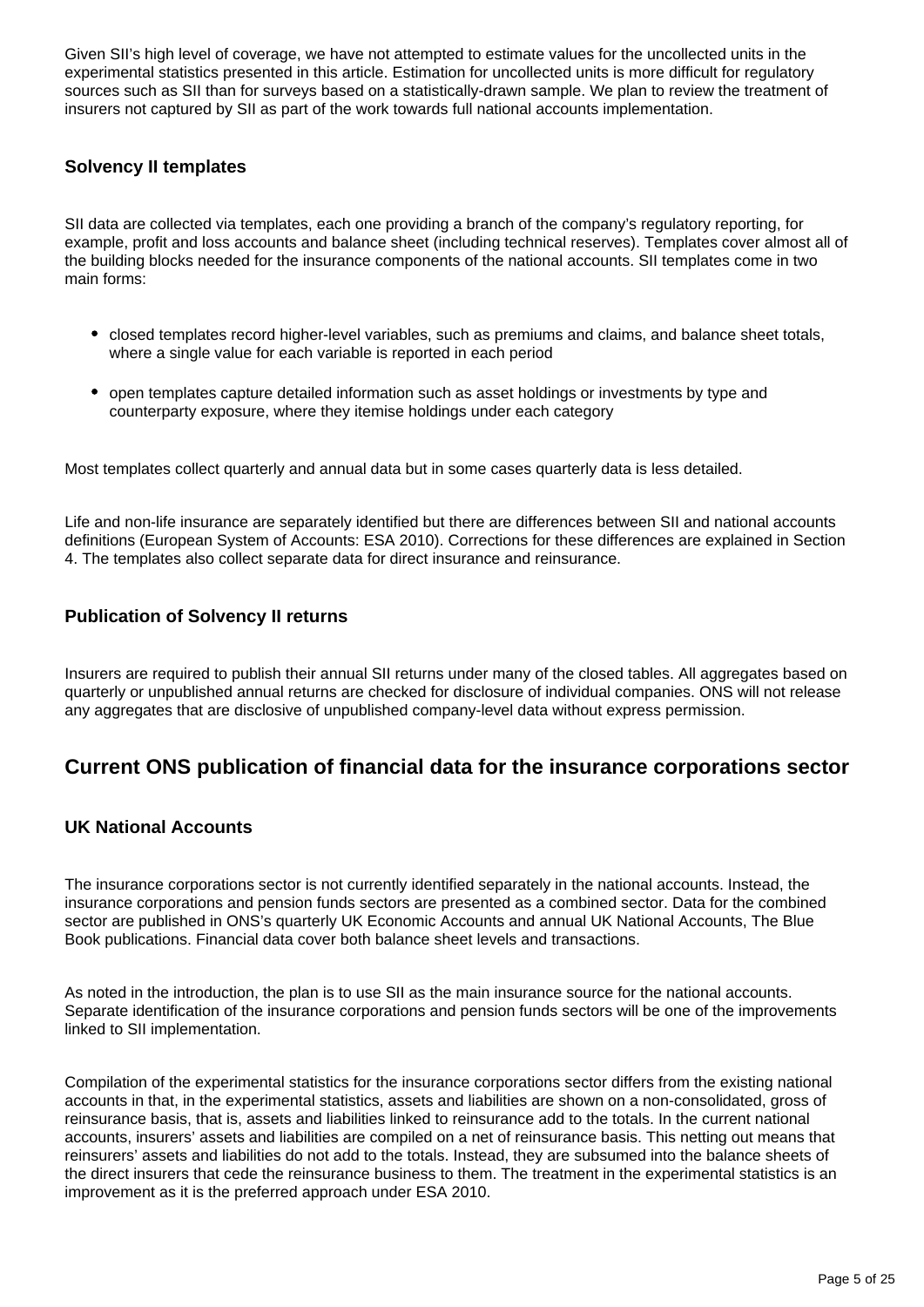In other respects, compilation methods in the experimental statistics and in the current national accounts are consistent, for example, authorised insurers acting mainly as pension fund managers are excluded from the population of insurers in both cases. More details of the treatment of fund managers are given later in this section.

#### **MQ5**

Financial data for the insurance corporations sector are included in ONS's quarterly publication, MQ5: investment [by insurance companies, pension funds and trusts.](https://www.ons.gov.uk/economy/investmentspensionsandtrusts/bulletins/mq5investmentbyinsurancecompaniespensionfundsandtrusts/octobertodecember2017) Data include balance sheet levels and transactions. Estimates in MQ5 are based on ONS quarterly and annual surveys of financial institutions. These surveys also feed into the financial accounts but there are differences in compilation methods and in presentation:

- in MQ5, the insurance corporations sector is separately identified and split into life and non-life
- estimates in MQ5 exclude Lloyds of London syndicates
- $\bullet$  insurers that act as pension fund managers are kept in the MQ5 insurance population  $^2$

As in the national accounts, insurers' assets and liabilities are shown on a net of reinsurance basis in MQ5.

#### **Supplementary table on pensions**

[The Supplementary table on pension schemes in social insurance](https://www.ons.gov.uk/economy/nationalaccounts/uksectoraccounts/datasets/uknationalaccountstable29accruedtodatepensionentitlementsinsocialinsurance)<sup>3</sup> shows the total UK liabilities in government and workplace pensions (including those provided by insurers). It is produced in line with ESA 2010 guidelines and is designed to complement the national accounts. The Supplementary table itself includes estimates of the workplace pensions and annuities provided by insurers. To accompany the table, ONS also provides estimates of insurers' liabilities in individual pensions. The latest publication was on 7 March 2018 and shows annual data from 2010 to 2015.

Current sources for insurance components include SI and MQ5. It is planned to use SII as a source for future publications.

As in the core national accounts and the experimental SII statistics, estimates for insurers in the Supplementary table exclude entities whose main function is pension fund management.

### **Special case: treatment of fund managers**

#### **Current approach**

A number of UK insurers are authorised to provide (underwrite) life insurance policies but instead, they are engaged mainly in asset management of pension funds. In some cases, the managed funds will be recorded by both the fund-managing insurers and the client pension providers. This would result in double-counting of the relevant assets and liabilities. These pension fund manager entities have a large impact as over 30% of overall life insurers' technical reserves relate to managing pension funds. Technical reserves are discussed further in Section 4 of this article.

In the current UK National Accounts, approximately 10 companies are identified as fund managers and their data removed from the published aggregates. This is referred to as the adjustment for "insurance-managed pension" funds" and is to avoid double-counting.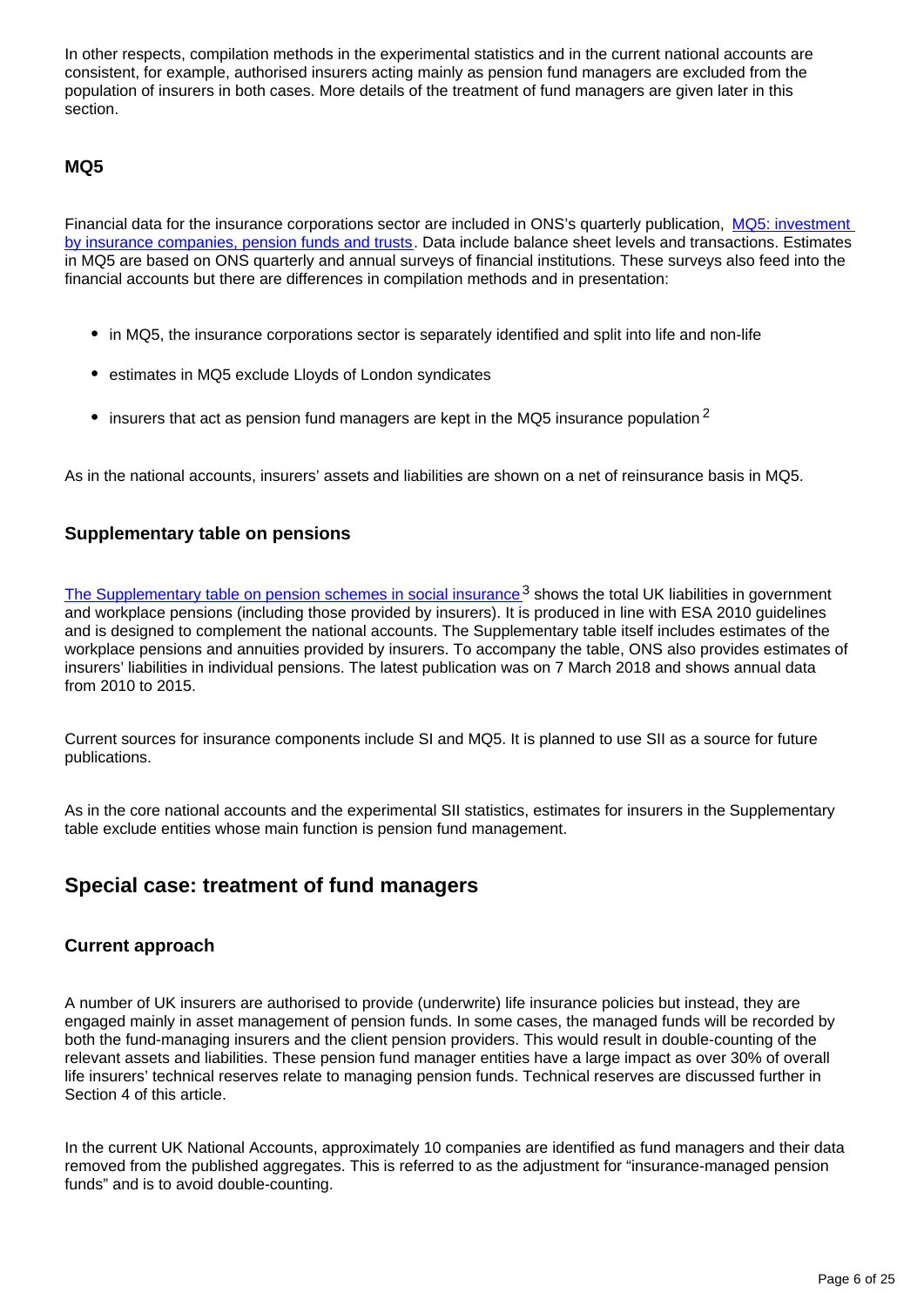We plan to make incremental improvements to the treatment of pension fund managers as part of the implementation of SII.

We have identified two types of fund manager entities:

- those whose business is solely managing funds on behalf of pension schemes
- those who manage funds but also sell their own insurance products

For the experimental statistics, we have removed 11 companies from the SII population. Most of these fall into the solely managing funds on behalf of pension schemes category.

Developing a more definitive treatment of those who manage funds but also sell their own insurance products is a substantial piece of work. We have identified this as a priority for future development. Planned future development also includes an assessment of whether any pension fund managers in the SII population should be classified as financial auxiliaries. In some cases, this may be the correct treatment under ESA 2010.

#### **Notes for Conceptual framework:**

- 1. The Bank of England prudentially regulates and supervises financial services firms through the Prudential Regulation Authority (PRA). Prudential regulation rules require insurance and other financial firms to hold sufficient capital and have adequate risk controls in place. Close supervision of firms ensures that they have a comprehensive overview of their activities so that they can step in if they are not being run in a safe and sound way or, in the case of insurers, if they are not protecting policyholders adequately.
- 2. It should be noted that pension fund managers are covered by both MQ5 surveys on insurance and pension funds subsector. However, the aggregated National Accounts data sourced from the MQ5 will include an adjustment to remove double-counting of the pension fund managers.
- 3. The supplementary table on pensions, referred to as table 29 in the Eurostat transmission programme, presents all accrued-to-date pension entitlements in social insurance.

## <span id="page-6-0"></span>**4 . Compiling financial accounts statistics for life and non-life insurance**

The structure of the financial accounts is illustrated in Figure 1 and it consists of:

- financial balance sheets: these represent the value of the outstanding stocks of a category of financial assets or liabilities at the end of a given accounting period
- financial transactions: these represent financial flows that arise, by mutual agreement between institutional units, from the creation, liquidation, or change in ownership of financial assets or liabilities; changes in ownership occur through the sale, transfer, or other discharge of all rights, obligations and risks associated with a financial asset or liability
- other flows, which are further broken down into valuation changes (recorded in the revaluation account) and other changes in volume (recorded in the other changes in volume account)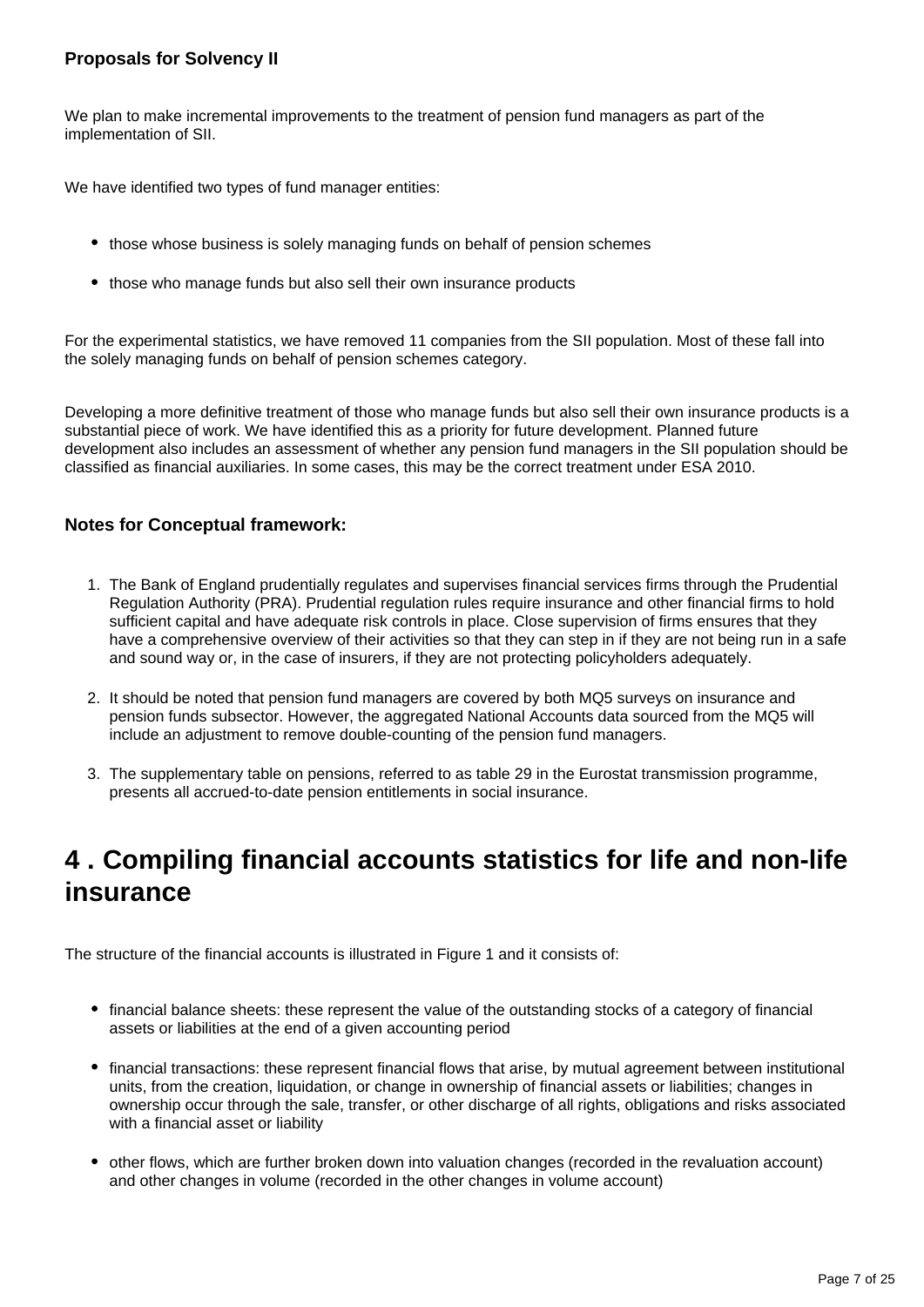### **Valuation changes (revaluation account)**

These represent financial flows arising from changes in the prices of financial assets and liabilities, and/or the exchange rates that affect the pounds sterling values of assets and liabilities denominated in foreign currency.

### **Other changes in volume account (OCVA)**

This represents financial flows that arise from asset and liability changes other than those arising from transactions and revaluations. They consist mainly of write-offs of claims and reclassification of assets.

**Figure 1: Structure of the financial accounts according to European System of Accounts 2010**



The relationship between the different parts of the financial accounts is given by the following accounting identity:

Stock  $_{t}$  – Stock  $_{t-1}$  – Transaction  $_{t}$  – VC  $_{t}$  – OVCA  $_{t}$  = 0

In line with the operating model for the insurance corporations sector, the financial accounts can be split into three main components.

#### **Technical reserves liabilities**

Technical reserves are the reserves that insurers hold to meet their obligations. They are insurers' largest liabilities and totalled just under £1.5 trillion for UK insurers in 2016. They give rise to matching assets for policyholders. Technical reserves are sub-divided into:

- non-life technical reserves
- life insurance and annuity entitlements
- pension entitlements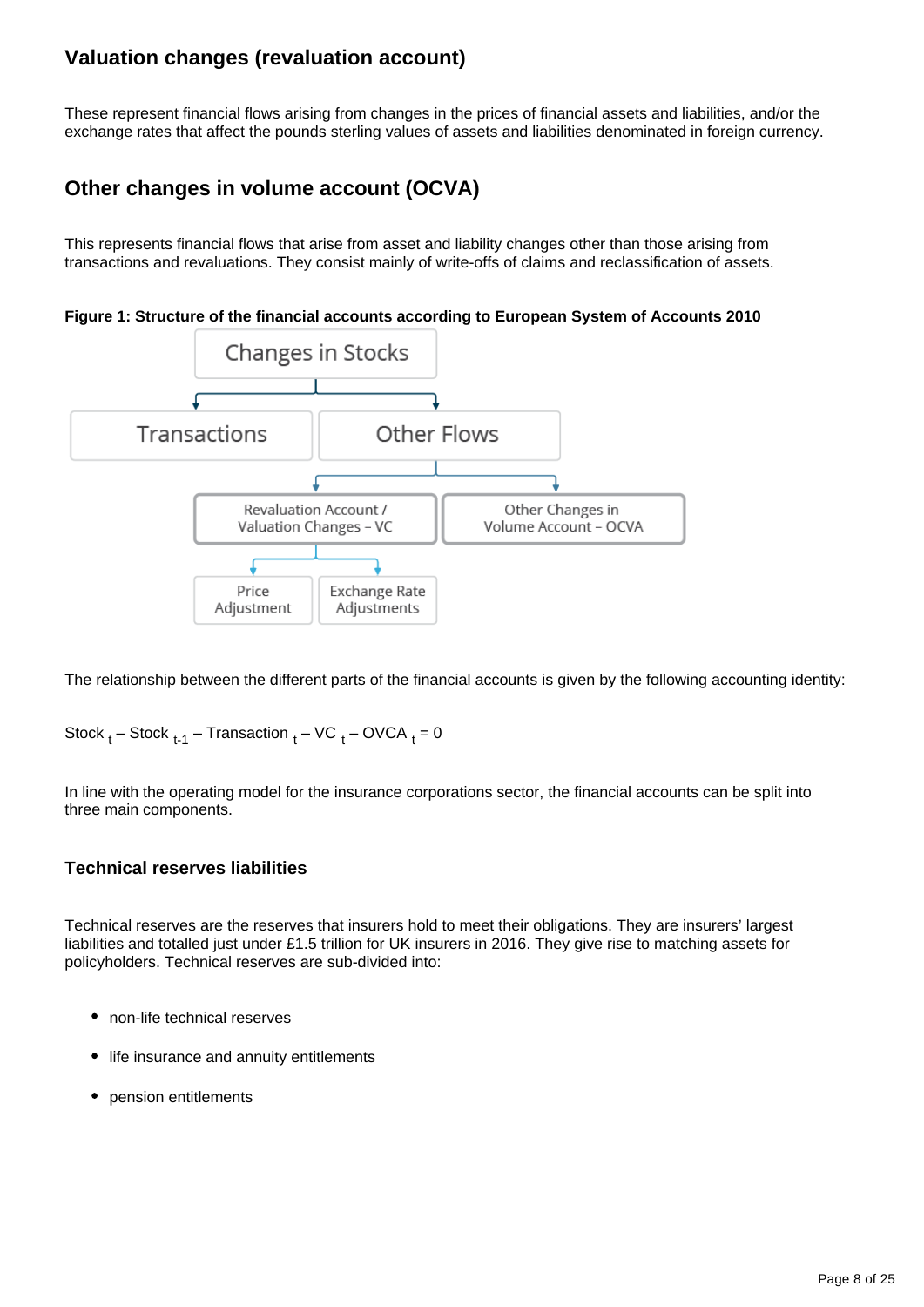Within these, life and pensions technical reserves are much bigger than those for non-life. Life insurance and annuity entitlements correspond to financial claims that life insurance policyholders and beneficiaries of annuities have against insurers providing life insurance. Pensions entitlements correspond to financial claims that future pensioners (current employees) and current pensioners (former employees) have against insurers providing pensions. For non-life insurance, technical reserves correspond to non-life insurance policyholders' premiums paid for periods that have not yet elapsed and claims incurred but not yet paid.

Technical reserves from reinsurance are classified according to the classification of the original policy.

#### **Assets**

These are investments financed largely from technical reserves in different types of financial assets and some non-financial assets such as buildings.

#### **Liabilities other than technical reserves**

These include: deposits from reinsurers, debts owed to credit institutions, subordinated liabilities and derivatives liabilities.

### **Mapping Solvency II definitions to national accounts classifications**

To compile financial accounts statistics for the insurance corporations sector, detailed bridge tables were developed to map data reported in the Solvency II (SII) framework into European System of Accounts: ESA 2010 standards. A summary of the bridge tables is provided in this section.

#### **Technical reserves liabilities**

The experimental statistics presented in Section 5 include separate estimates for non-life technical reserves. For life insurance, reserves for life insurance and annuity entitlements and pension entitlements are shown as combined totals.

The SII non-life definition is broadly consistent with ESA 2010. The main exception is that, under SII, some types of health insurance are grouped with life. Under ESA 2010, all health insurance should be classed as non-life and the relevant technical reserves have been included with non-life in the experimental statistics sourced from the quarterly balance sheet closed template.

The SII life insurance category includes both life insurance and pensions products as defined by ESA 2010. Currently, SII does not give the information needed to separate technical reserves between life insurance and pensions reliably. That is why they are merged in the experimental statistics. This is set to improve. Office for National Statistics (ONS) and the Prudential Regulation Authority (PRA) have agreed changes to SII classifications that are now being implemented. They will make future apportioning of life insurers' technical reserves between life insurance and pensions products much more straightforward and robust.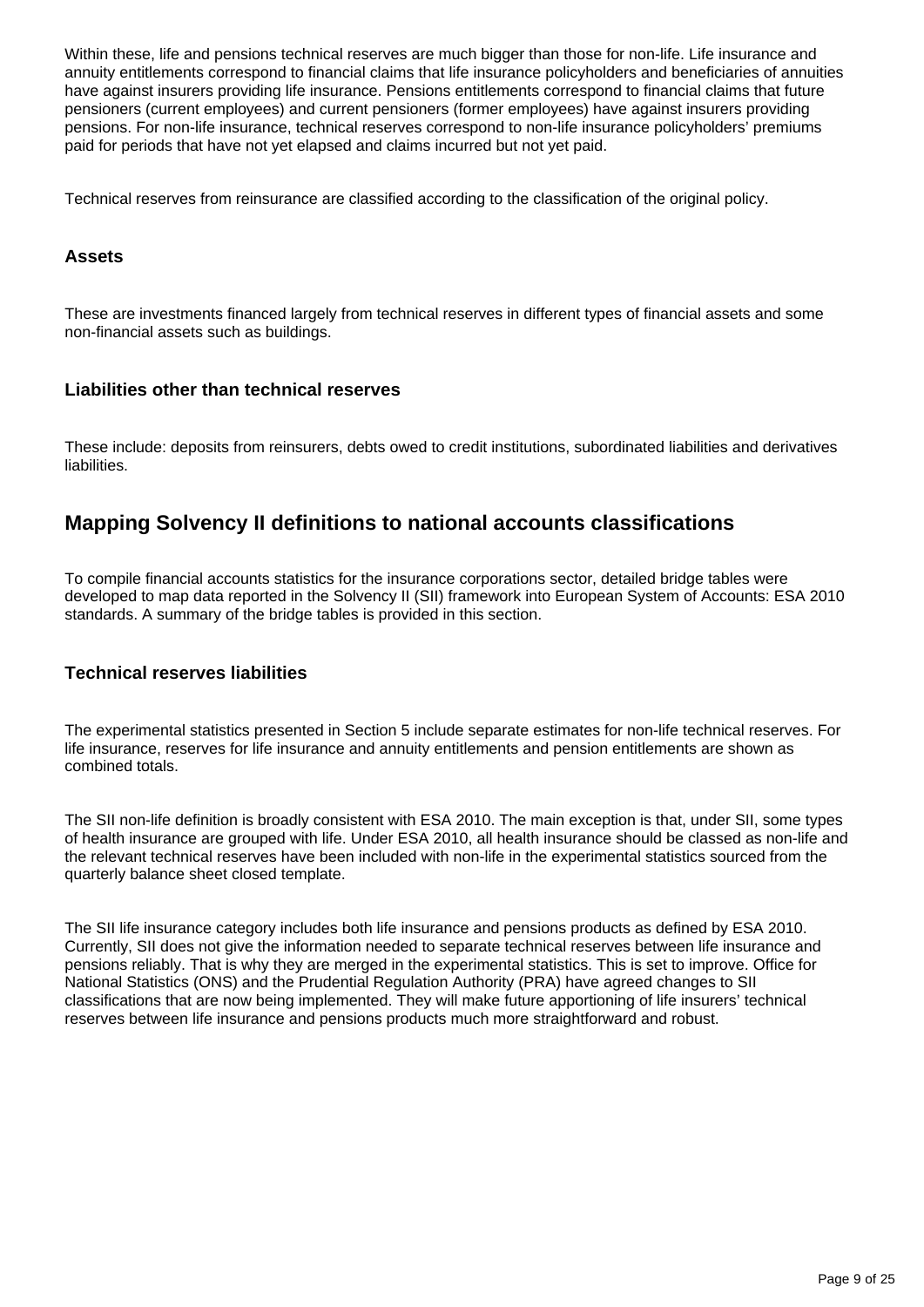#### **Assets**

The most important asset types, including debt securities, shares, equities and investment funds are collected in detail in a quarterly open template in which insurers give item-by-item details of all their holdings of the relevant asset types (according to Complementary Identification Code – CIC)<sup>1</sup> and by currency. Furthermore, for every single security holding, counterpart information is provided including issuer's country and industrial allocation<sup>2</sup>. ONS has developed a mapping between CIC and ESA 2010 financial instrument codes as well as a mapping of issuers' industrial classification into ESA 2010 institutional sectors.

However, derivative assets and technical reserves assets (also known as reinsurance recoverables) were compiled from the quarterly balance sheet closed template. The technical reserves assets are held by ceding insurers and reinsurers. Technical reserves assets shown in the experimental statistics are estimated in the same way as the technical reserves liabilities.

#### **Liabilities other than technical reserves**

Most insurers' liabilities other than technical reserves can be allocated into ESA 2010 instrument classifications from the quarterly balance sheet closed template. The exception is equity liabilities, which are estimated from the SII template for insurers' own funds.

### **Compiling transactions, revaluation and other changes in volume within financial accounts**

The SII experimental financial statistics include estimates of transactions for selected instruments. This section explains the methods used for these estimates.

#### **Other changes in volume: general approach**

Other changes in volume (OCV) include level shifts due to reclassifications or write-offs. For the euro area, the European Central Bank (ECB) specified additions to the SII templates to include these variables. However, UK insurers are not required to provide information about OCV in their SII returns. For this reason, we assume that OCV are zero, unless specific information to the contrary is available.

#### **Revaluations and transactions for non-negotiable instruments**

Non-negotiable financial instruments consist of currency, loans and deposits. Asset holdings of these instruments are identified in SII, along with the issuing country and currency. Under ESA 2010, stocks of non-negotiable instruments should be valued at nominal prices. For sterling non-negotiable instruments, there is no revaluation account. If OCV are zero, transactions are given by changes in stock at nominal prices as recorded in SII.

For non-sterling non-negotiable instruments, revaluations are given by applying exchange rates  $3$  to the foreign currency stock levels. If OCV are zero, transactions equate to the residual after deducting revaluations from the converted changes in nominal levels.

#### **Revaluations and transactions for negotiable instruments**

Negotiable instruments include debt securities, and equities and investment fund shares. Debt securities include instruments such as corporate bonds, government securities and commercial paper. Equities and investment fund shares include listed and unlisted shares, and money market and non-money market investment funds.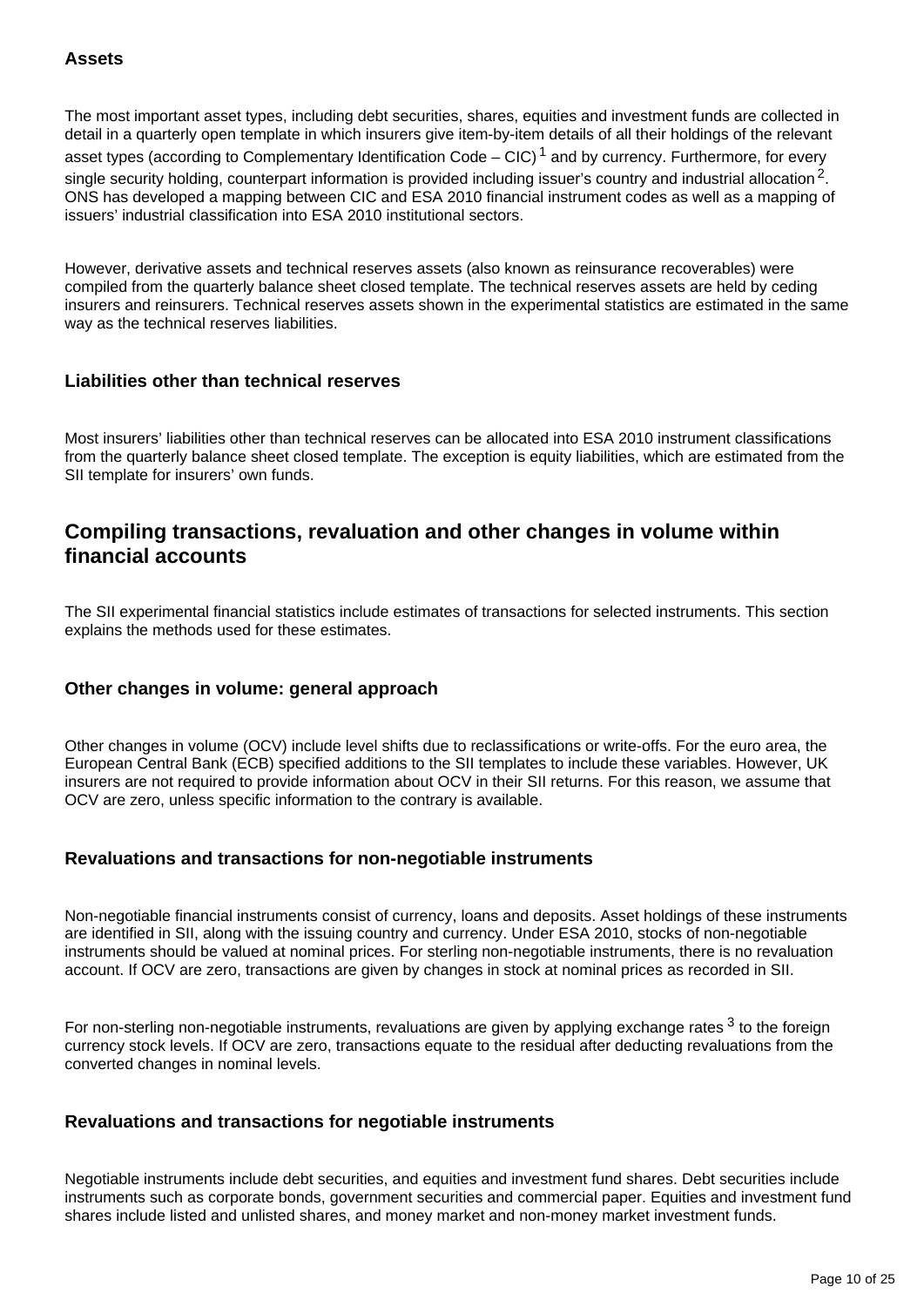Insurers' asset holdings of these instruments are identifiable separately from the details in the open template for asset holdings. This open template also gives the information needed to calculate revaluations and transactions as summarised in the next section.

#### **Debt securities**

Interest is accrued on debt securities and, under ESA 2010, this should be recorded as a transaction (that is, the acquisition of more debt security by the holder). The open template includes accrued interest (I) and stocks levels reported at both market value (SII Value) and at clean price level (Par Amount), which excludes accrued interest. Market values are also reported as a percentage of the Par Amount (%P) for each debt instrument.

Thus, transactions equate to changes in Par Value (Par Amount) multiplied by average unit percentage price (% P) plus changes in accrued interest. Assuming zero OCV, revaluations are derived as a residual.

For non-sterling holdings, an additional exchange rate revaluation is calculated in the same way as for nonnegotiable instruments.

#### **Equity and investment fund shares**

Transactions in equity and investment fund shares relate solely to acquisitions and disposals. The SII assets open template includes information on unit prices (P) and quantities (Q) that corresponds to stock at market value (SII Value) for individual equity holdings, thus SII Value equals P multiplied by Q.

Thus, transactions equate to changes in quantities (Q) multiplied by the corresponding average price (P). Assuming zero OCV, revaluations are derived as a residual, but reflect changes in prices (P).

#### **Notes for Compiling financial accounts statistics for life and non-life insurance:**

- 1. CIC is the standard asset classification schema for insurance supervision.
- 2. NACE rev. 2 is the European standard (industrial) classification of productive economic activities.
- 3. Bank of England spot exchange rate

## <span id="page-10-0"></span>**5 . Solvency II: experimental financial statistics for the UK insurance corporations sector**

This section shows experimental Solvency II (SII)-based financial statistics for the UK insurance corporations sector for Quarter 1 (Jan to Mar) 2016 to Quarter 4 (Oct to Dec) 2017. As experimental statistics, they are still under development. They are published to inform and involve users in the development process. It is worthwhile noting that the presentation of the data shows a level of detail that would meet the expectation of the enhanced financial accounts (UK flow of funds). However, the level of detail will increase in the future in preparation for incorporation into the national accounts.

Tables 1a and 1b show non-consolidated, non-seasonally adjusted quarterly asset and liability stocks, with selected transactions. Figures 2 and 3 show the proportions of UK insurers' assets and liabilities by type as at Quarter 4 2016. As explained in Section 3, estimates are based on SII totals as received. We have not attempted to estimate values for insurers not captured by SII.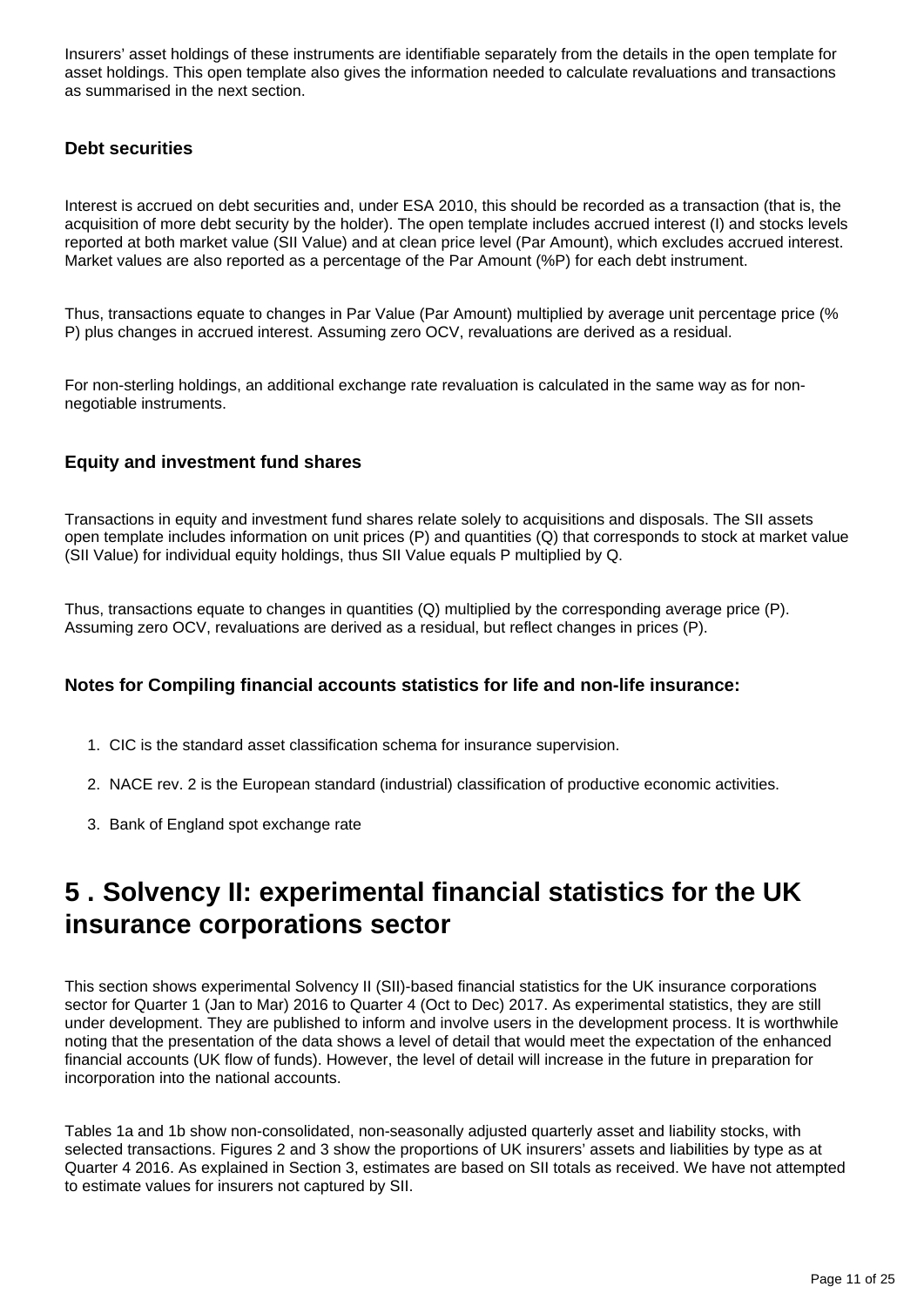Tables 1a and 1b show that the overall paths of total assets and liabilities increased from Quarter 1 2016 to Quarter 3 (July to Sept) 2016, followed by a fall-back, after which levels were broadly stable, averaging just over £1.8 trillion.

#### **Stocks of assets**

Table 1a (Quarter 4 2016) and Figure 2 illustrate that the most important types of assets were:

- debt securities (30%, £0.5 trillion), of which the majority were non-government issued
- investment fund shares and units (28%, £0.5 trillion)
- technical reserve assets (reinsurance recoverables) (15%, £0.3 trillion)
- listed and unlisted shares and equity (12%, £0.2 trillion)

There were increases between Quarter 1 2016 and Quarter 3 2016 in all these asset types.

Between Quarter 1 2016 and Quarter 4 2017 (Tables 1a and 1b), there was a steady increase in the proportion of non-UK issued listed and unlisted share and equity assets (from 46% to 54% of total listed and unlisted share and equity assets) with a corresponding fall in holdings of UK-issued listed and unlisted share and equity assets.

Over the same period, the proportion of non-UK issued debt security assets increased slightly (from 43% to 45% of total debt securities) with a corresponding fall in UK-issued debt security.

As already explained, the experimental statistics show assets and liabilities on a gross of reinsurance basis – the preferred approach under European System of Accounts: ESA 2010. This means that insurers' technical reserves assets (reinsurance recoverables) can be identified and Tables 1a and 1b confirm that they were sizable in all quarters between Quarter 1 2016 and Quarter 4 2017. The majority of these assets related to reinsurance of life and pensions policies.

This new information is a good example of the benefits that the added level of detail from SII will bring. Existing data sources dictate that these reinsurance-related assets are netted out in the current national accounts.

#### **Stocks of liabilities**

Table 1a and Figure 3 illustrate that the largest component of liabilities was technical reserves, which accounted for 81% of total liabilities in Quarter 4 2016. This percentage is also calculated on the preferred gross of reinsurance basis. On the net basis used in the current national accounts, it would be smaller.

Within total technical reserves liabilities, the largest sub-category was the technical reserves for unit and indexlinked life insurance and pensions products.

#### **Transactions in assets**

Amongst the selected transactions in assets, there were net acquisitions between Quarter 1 2016 and Quarter 4 2017 in investment fund shares (£78 billion) and in loans (£48 billion). There were net disposals in listed shares (£15 billion) and in currency and deposits (£6 billion).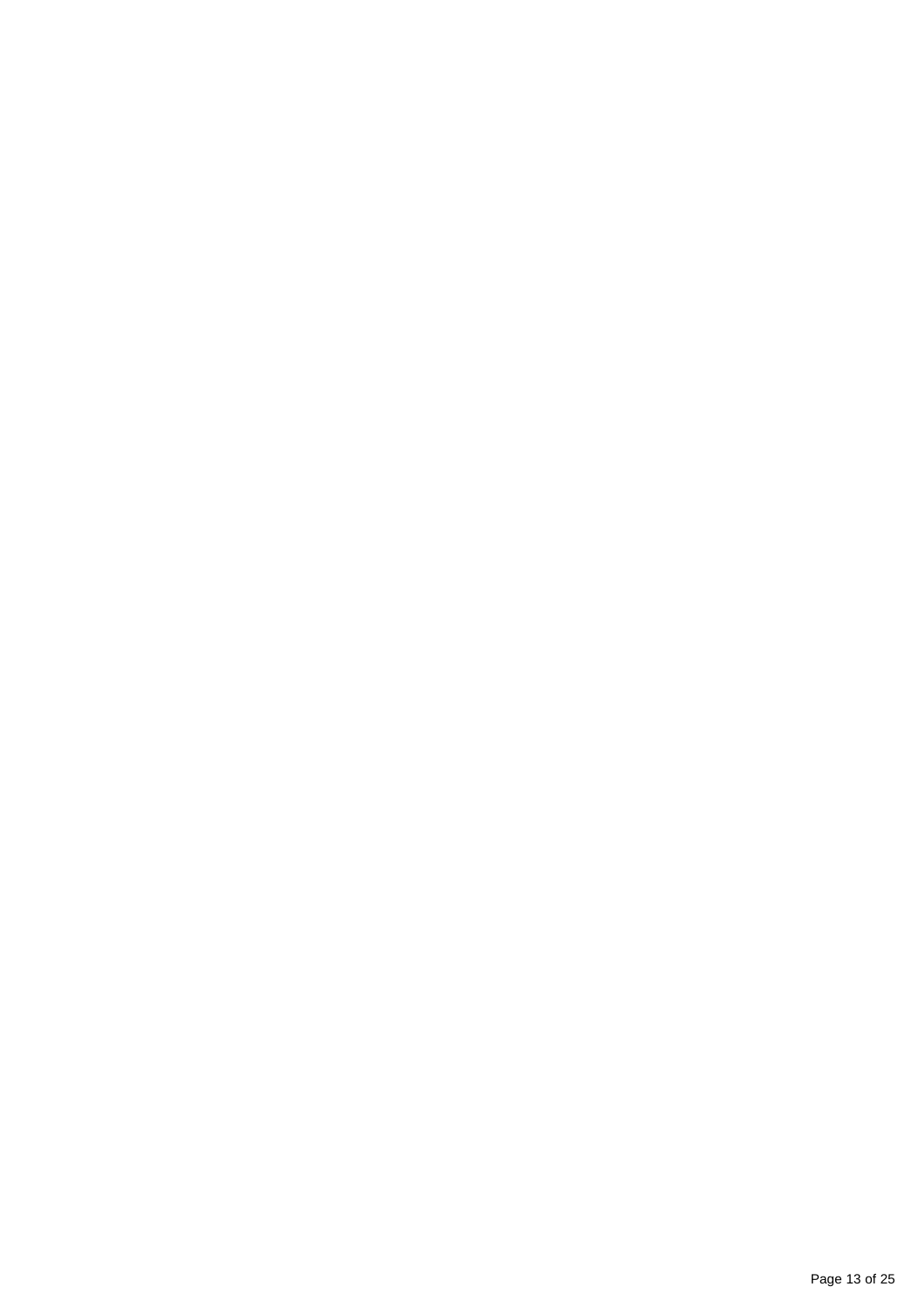**Table 1a: Assets and liabilities of the UK insurance corporations sector, UK, Quarter 1 (Jan to Mar) 2016 to Quarter 4 (Oct to Dec) 2016**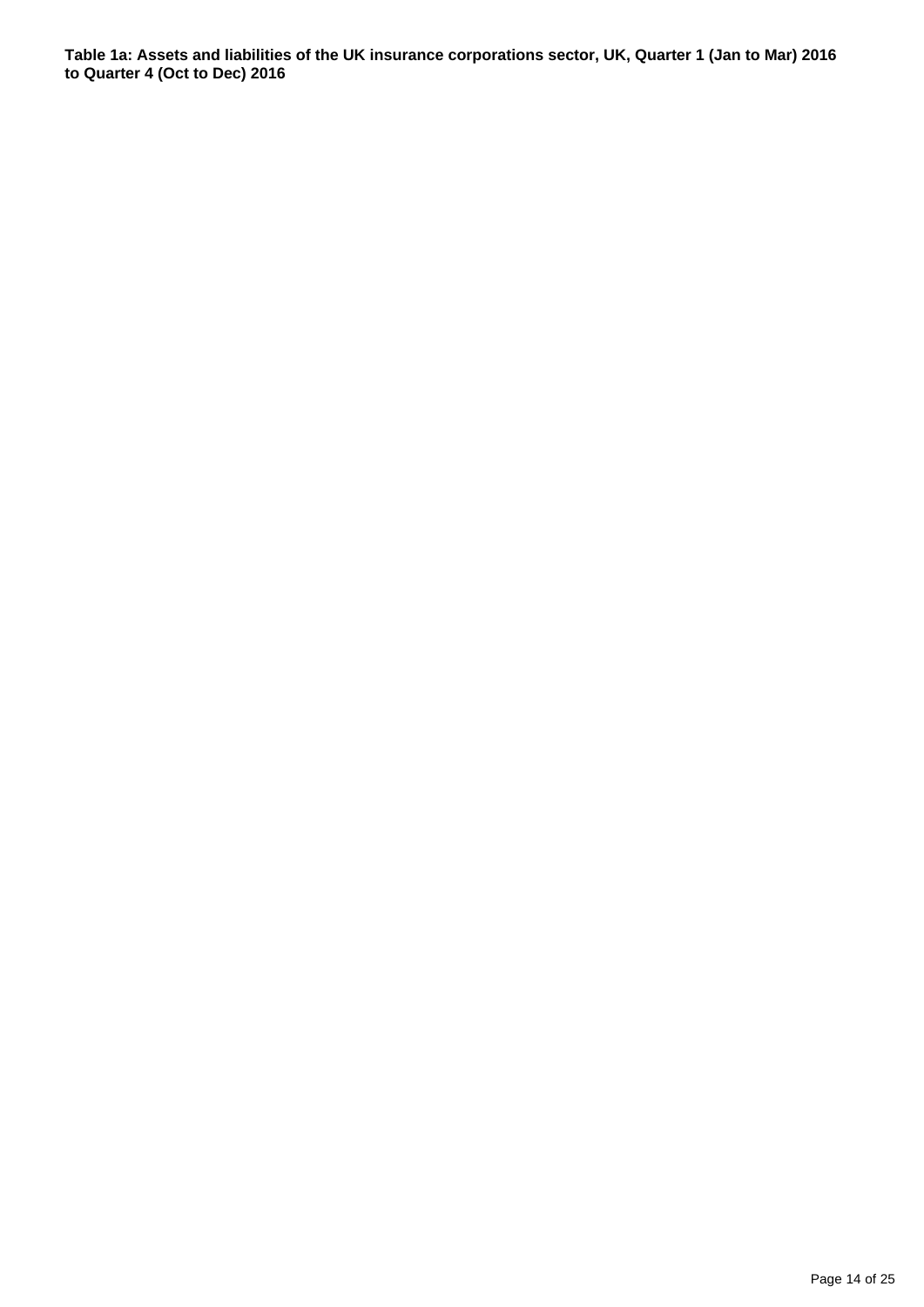£ billion

|                                         |                | 2016 |                |                |
|-----------------------------------------|----------------|------|----------------|----------------|
|                                         | Q <sub>1</sub> | Q2   | Q <sub>3</sub> | Q <sub>4</sub> |
| STOCKS (ASSETS)                         | 1663           | 1776 | 1935           | 1843           |
| <b>Currency and Deposits</b>            | 35             | 40   | 40             | 29             |
| Long-Term Government Securities         | 180            | 200  | 205            | 197            |
| _Issued by UK Government                | 134            | 146  | 149            | 145            |
| _Issued by non-residents                | 46             | 54   | 57             | 52             |
| <b>Other Debt securities</b>            | 341            | 347  | 361            | 348            |
| _Issued by UK residents                 | 164            | 163  | 170            | 161            |
| _Issued by non-residents                | 177            | 184  | 191            | 187            |
| Loans                                   | 84             | 83   | 121            | 129            |
| _To UK residents                        | 70             | 73   | 111            | 115            |
| _To non-residents                       | 14             | 10   | 11             | 14             |
| <b>Listed Shares</b>                    | 168            | 181  | 190            | 196            |
| _Issued by UK residents                 | 83             | 87   | 91             | 91             |
| _Issued by non-residents                | 85             | 94   | 99             | 104            |
| Unlisted shares and Equities            | 33             | 34   | 33             | 33             |
| _Issued by UK residents                 | 26             | 27   | 26             | 24             |
| _Issued by non-residents                | $\overline{7}$ | 6    | $\overline{7}$ | 9              |
| Money Market Investment Fund shares     | 54             | 62   | 64             | 69             |
| Non-Money Market Investment Fund Shares | 387            | 404  | 442            | 448            |
| Technical Reserves <sup>a</sup>         | 223            | 250  | 299            | 269            |
| _Non-life                               | 36             | 41   | 43             | 44             |
| _Life & Pension                         | 188            | 209  | 256            | 224            |
| Unit & Index Linked                     | 75             | 80   | 113            | 133            |
| _Other                                  | 112            | 129  | 144            | 91             |
| Derivatives                             | 49             | 64   | 68             | 50             |
| <b>Non-financial Assets</b>             | 46             | 44   | 42             | 41             |
| <b>Other Assets</b>                     | 64             | 66   | 70             | 33             |
| STOCKS (LIABILITIES)                    | 1663           | 1776 | 1935           | 1843           |
| Debt securities                         | 19             | 20   | 21             | 23             |
| Loans                                   | 53             | 57   | 95             | 95             |
| <b>Shares and Equities</b>              | 136            | 148  | 147            | 149            |
| <b>Technical Reserves</b>               | 1334           | 1412 | 1517           | 1495           |
| _Non-life                               | 123            | 136  | 139            | 147            |
| Life & Pension                          | 1211           | 1276 | 1377           | 1348           |
| Unit & Index Linked                     | 586            | 611  | 669            | 711            |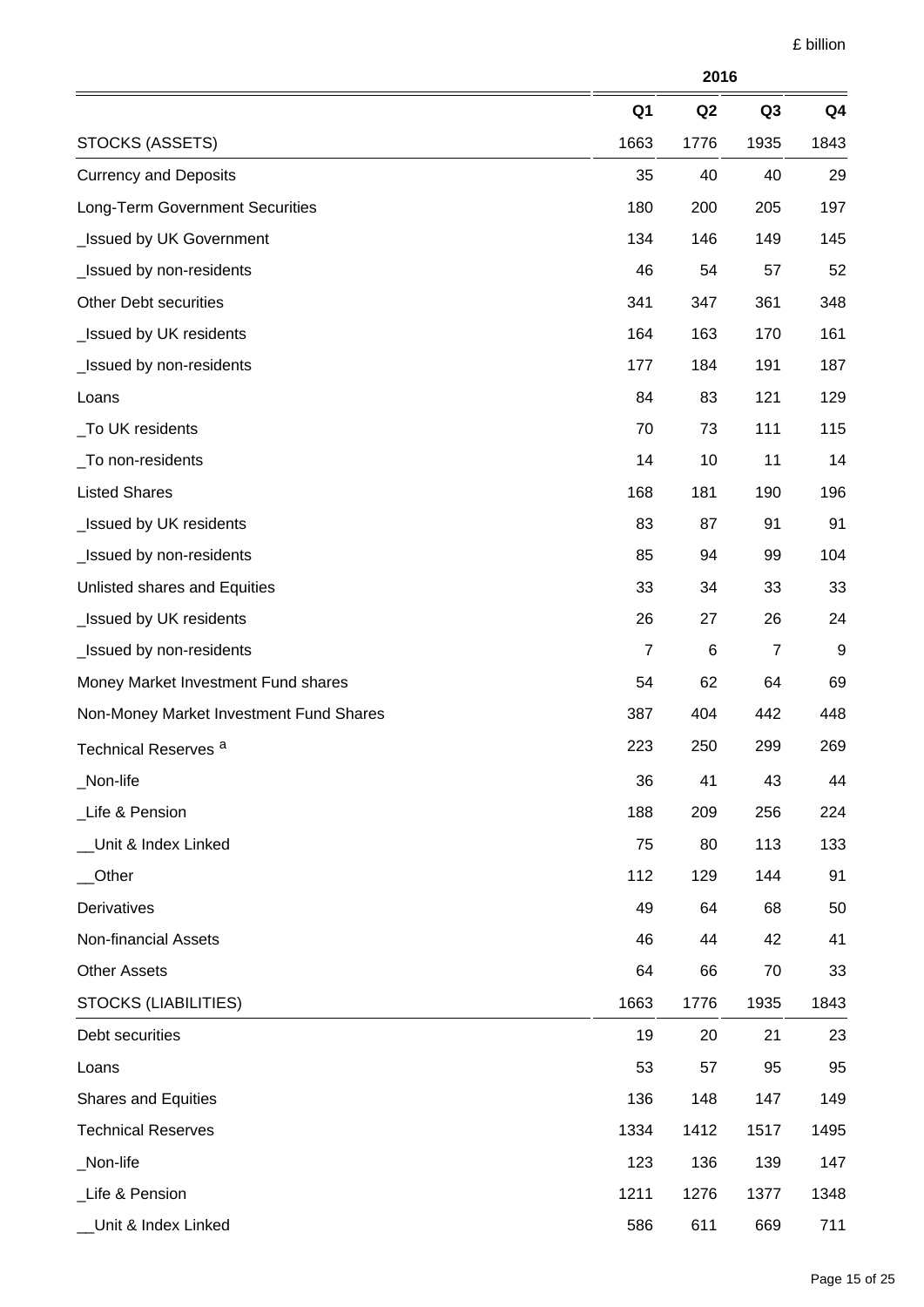| Other                            | 625 | 665  | 708  | 637   |
|----------------------------------|-----|------|------|-------|
| Derivatives                      | 40  | 55   | 55   | 40    |
| <b>Other Liabilities</b>         | 80  | 84   | 101  | 41    |
| SELECTED TRANSACTIONS (Assets) b |     |      |      |       |
| <b>Currency and Deposits</b>     |     | 5    | $-1$ | $-11$ |
| Loans                            |     | $-1$ | 38   | 8     |
| <b>Listed Shares</b>             |     | 7    | $-3$ | $-2$  |
| <b>Investment Fund Shares</b>    |     | 15   | 12   | 3     |

Source: Office for National Statistics, Bank of England, Prudential Regulation Authority

Notes:

a. technical reserve assets (also known as reinsurance recoverables)

- b. net acquisition of financial assets
- c. estimates may not add up due to rounding

d. Q1 is Quarter 1 January to March, Q2 is Quarter 2 April to June, Q3 is Quarter 3 July to September and Q4 is Quarter 4 October to December.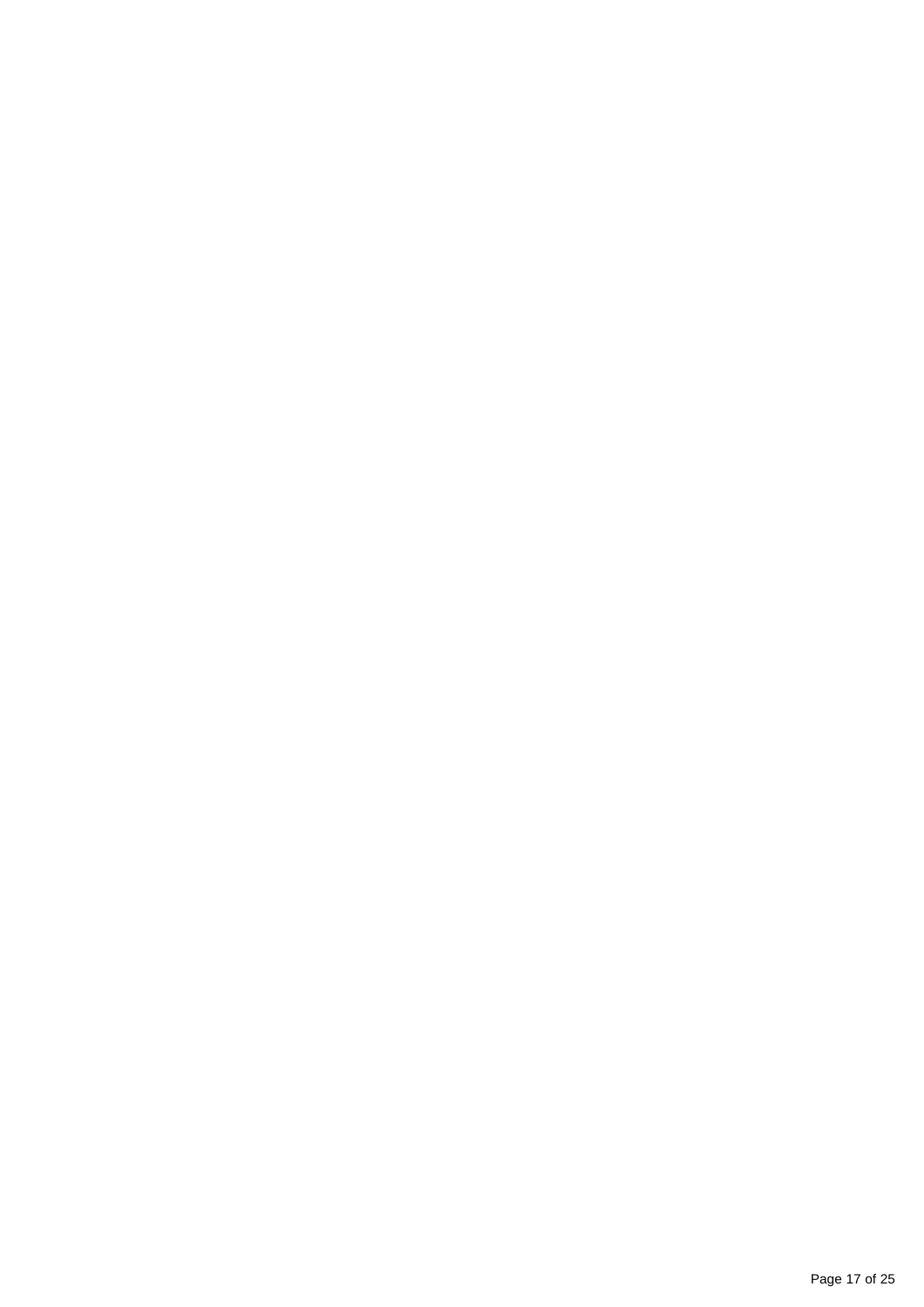**Table 1b: Assets and liabilities of the UK insurance corporations sector, UK, Quarter 1 (Jan to Mar) 2017 to Quarter 4 (Oct to Dec) 2017**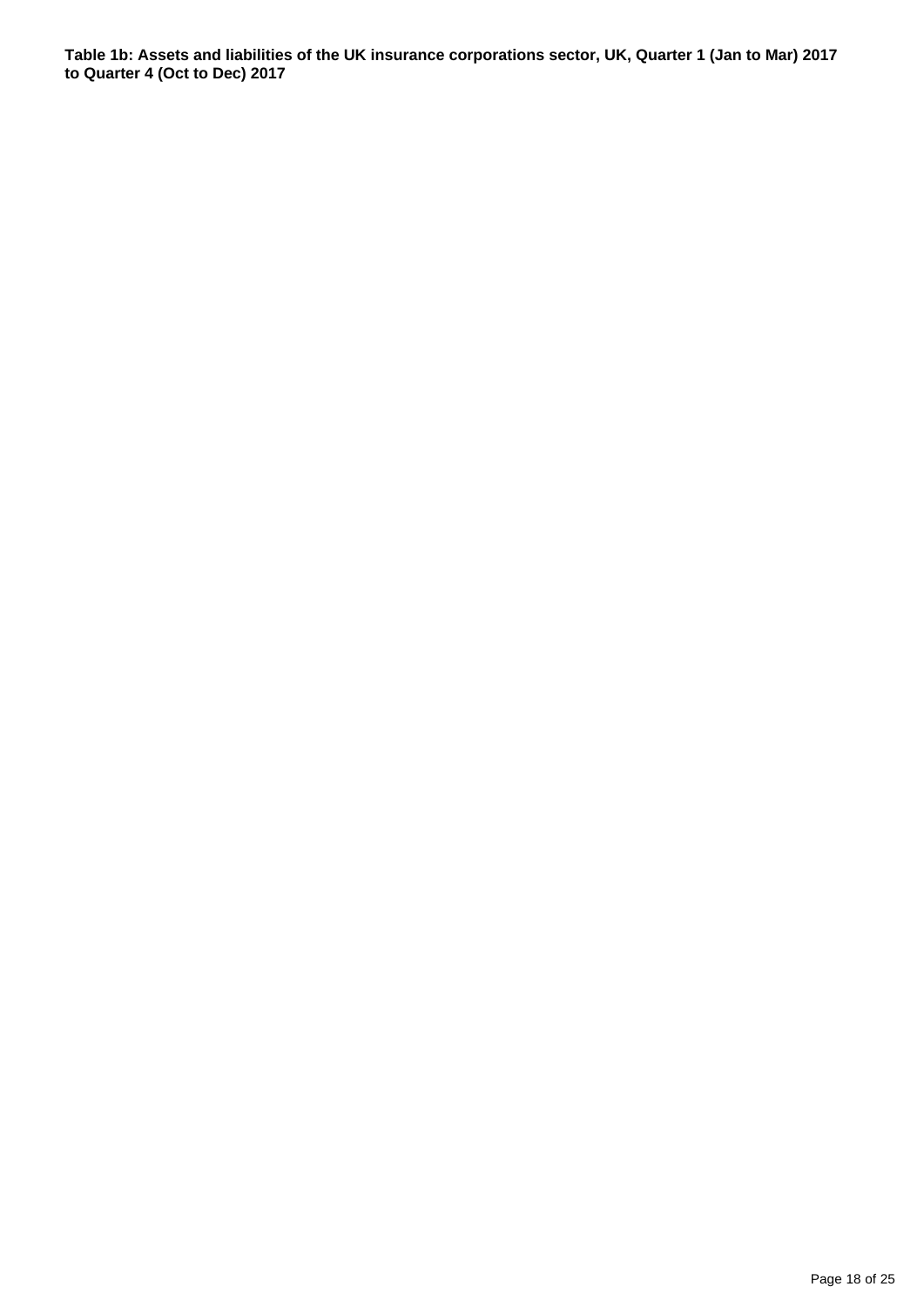£ billion

|                                         |                | 2017 |                |      |
|-----------------------------------------|----------------|------|----------------|------|
|                                         | Q <sub>1</sub> | Q2   | Q <sub>3</sub> | Q4   |
| STOCKS (ASSETS)                         | 1811           | 1804 | 1804           | 1853 |
| <b>Currency and Deposits</b>            | 30             | 28   | 27             | 30   |
| Long-Term Government Securities         | 194            | 191  | 187            | 186  |
| _Issued by UK Government                | 141            | 139  | 136            | 133  |
| _Issued by non-residents                | 53             | 51   | 51             | 53   |
| <b>Other Debt securities</b>            | 339            | 338  | 332            | 333  |
| _Issued by UK residents                 | 153            | 152  | 150            | 153  |
| _Issued by non-residents                | 185            | 186  | 183            | 181  |
| Loans                                   | 123            | 127  | 131            | 133  |
| _To UK residents                        | 110            | 113  | 117            | 117  |
| _To non-residents                       | 14             | 14   | 14             | 16   |
| <b>Listed Shares</b>                    | 191            | 189  | 189            | 191  |
| _Issued by UK residents                 | 85             | 84   | 83             | 82   |
| _Issued by non-residents                | 106            | 105  | 106            | 109  |
| Unlisted shares and Equities            | 32             | 32   | 33             | 31   |
| _Issued by UK residents                 | 22             | 22   | 23             | 20   |
| _Issued by non-residents                | 9              | 10   | 10             | 10   |
| Money Market Investment Fund shares     | 70             | 70   | 74             | 78   |
| Non-Money Market Investment Fund Shares | 473            | 489  | 498            | 525  |
| Technical Reserves <sup>a</sup>         | 235            | 222  | 219            | 233  |
| _Non-life                               | 39             | 41   | 47             | 43   |
| _Life & Pension                         | 196            | 181  | 171            | 190  |
| Unit & Index Linked                     | 121            | 112  | 113            | 128  |
| __Other                                 | 75             | 69   | 58             | 61   |
| Derivatives                             | 49             | 42   | 40             | 45   |
| <b>Non-financial Assets</b>             | 40             | 40   | 41             | 38   |
| <b>Other Assets</b>                     | 35             | 35   | 34             | 31   |
| STOCKS (LIABILITIES)                    | 1811           | 1804 | 1804           | 1853 |
| Debt securities                         | 24             | 24   | 24             | 24   |
| Loans                                   | 82             | 85   | 80             | 82   |
| <b>Shares and Equities</b>              | 141            | 150  | 142            | 139  |
| <b>Technical Reserves</b>               | 1454           | 1477 | 1456           | 1510 |
| _Non-life                               | 133            | 140  | 146            | 141  |
| Life & Pension                          | 1321           | 1337 | 1310           | 1370 |
| Unit & Index Linked                     | 698            | 720  | 712            | 754  |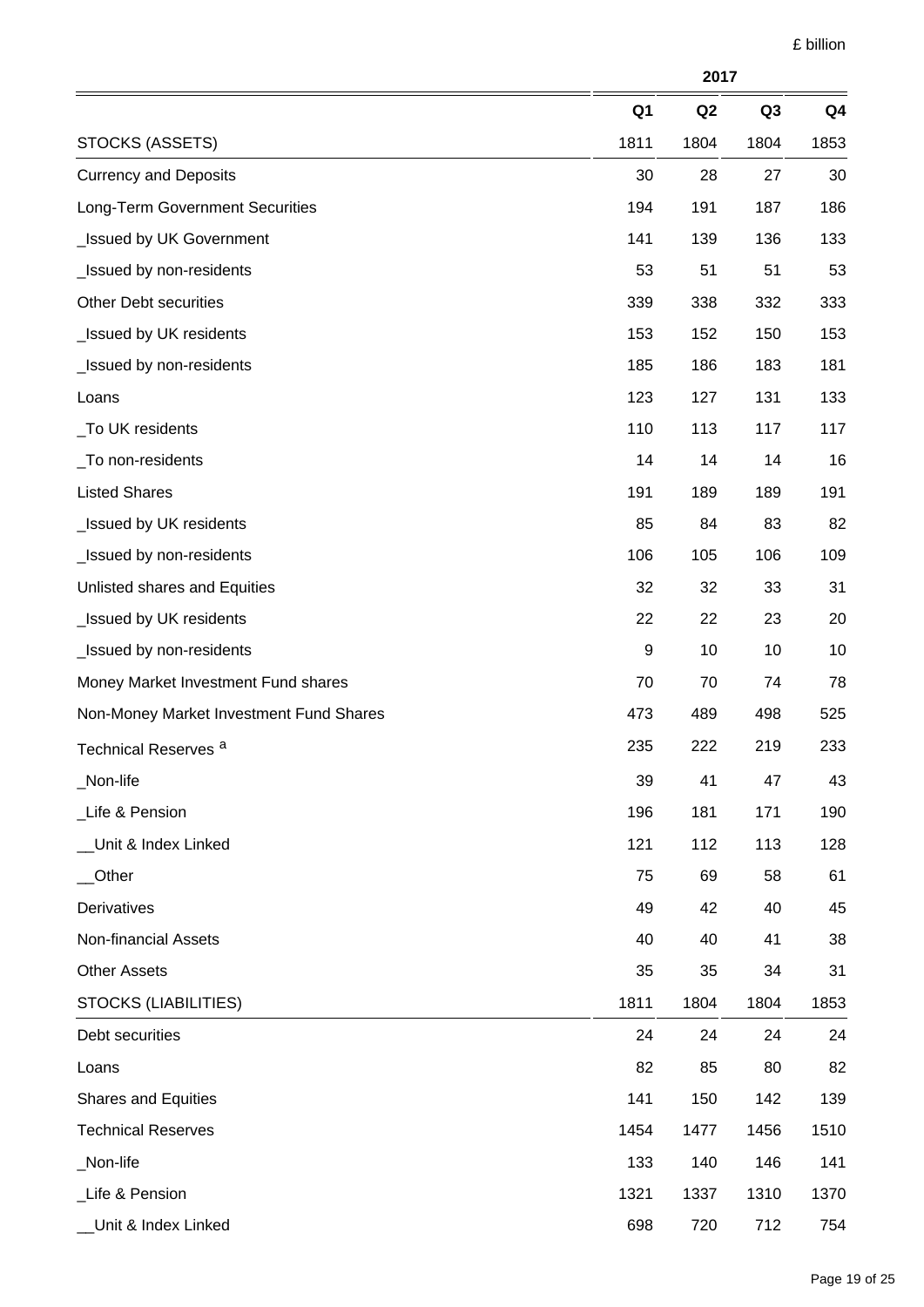| Other                            | 624   | 617  | 599            | 615  |
|----------------------------------|-------|------|----------------|------|
| Derivatives                      | 40    | 36   | 33             | 36   |
| <b>Other Liabilities</b>         | 69    | 33   | 68             | 62   |
| SELECTED TRANSACTIONS (Assets) b |       |      |                |      |
| <b>Currency and Deposits</b>     | 1     | $-1$ | $-1$           | 2    |
| Loans                            | -6    | 3    | $\overline{4}$ | 2    |
| <b>Listed Shares</b>             | $-12$ | -1   | $-2$           | $-2$ |
| <b>Investment Fund Shares</b>    | 11    | 11   | 9              | 17   |

Source: Office for National Statistics, Bank of England, Prudential Regulation Authority

Notes:

a. technical reserve assets (also known as reinsurance recoverables)

- b. net acquisition of financial assets
- c. estimates may not add up due to rounding

d. Q1 is Quarter 1 January to March, Q2 is Quarter 2 April to June, Q3 is Quarter 3 July to September and Q4 is Quarter 4 October to December.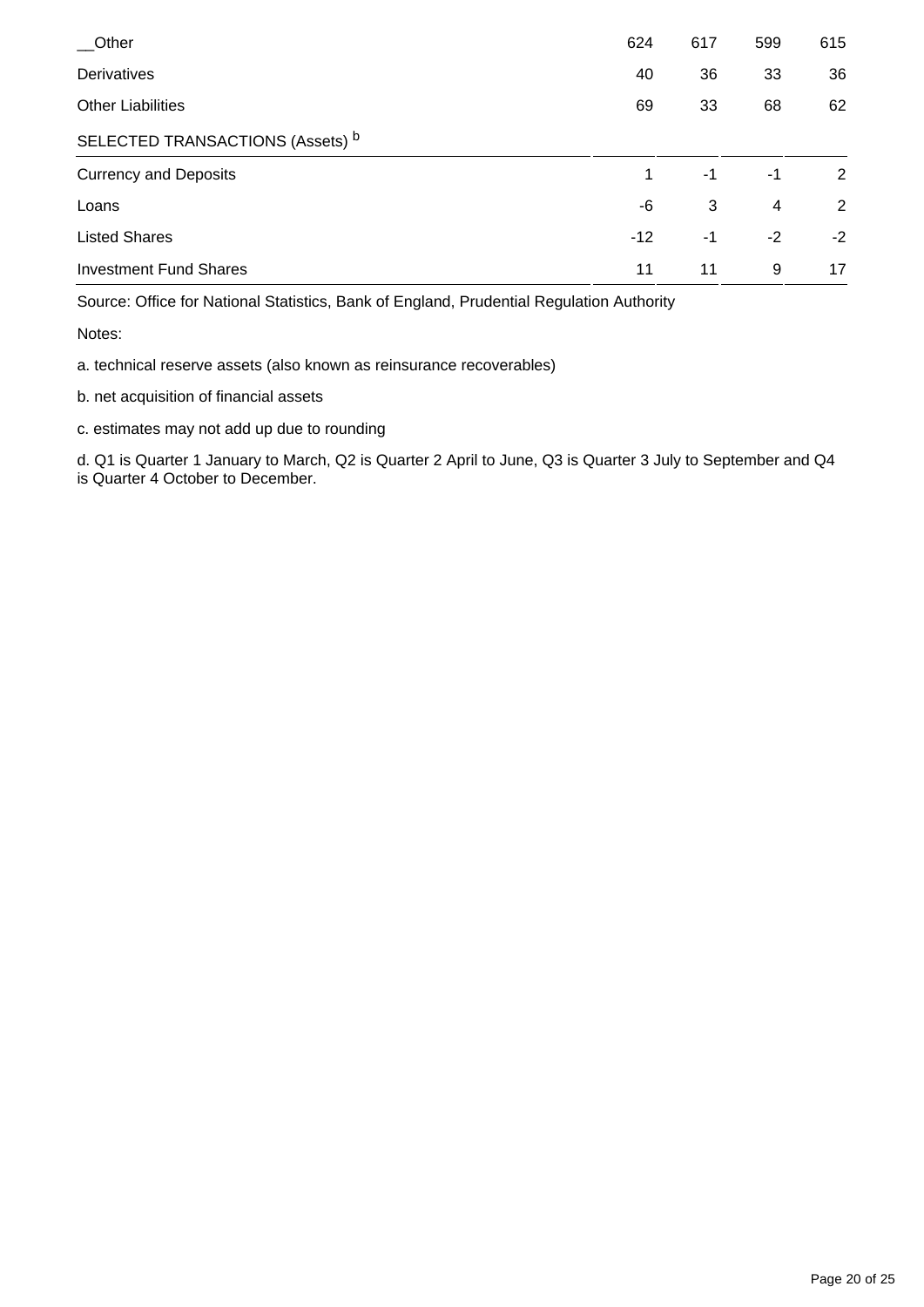**UK**

## Figure 2: Share of assets of UK insurers in Quarter 4 (Oct to Dec) 2016

UK



**Source: Office for National Statistics, Bank of England, Prudential Regulation Authority**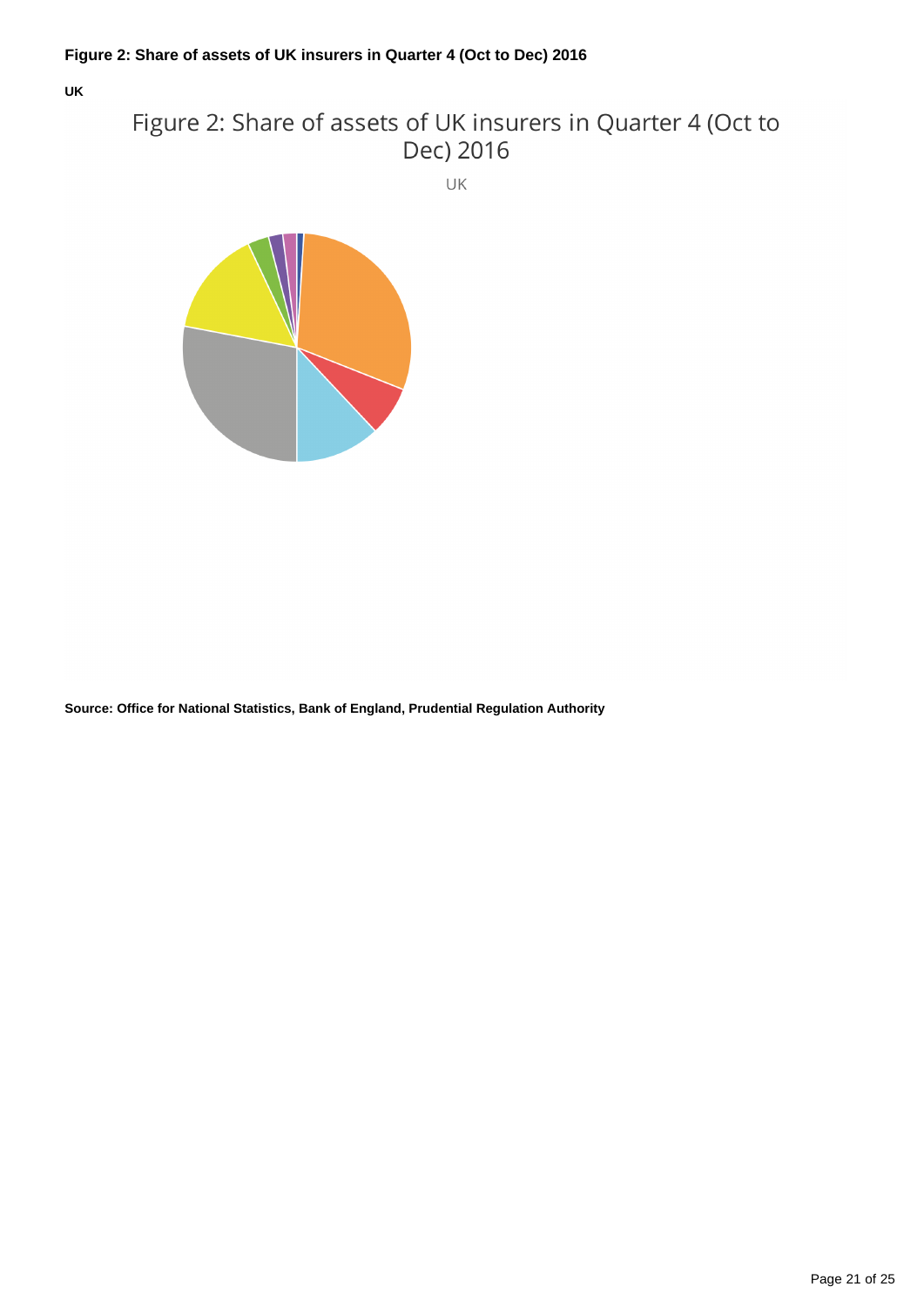**UK**

### Figure 3: Share of liabilities of UK insurers in Quarter 4 (Oct to Dec) 2016

UK



**Source: Office for National Statistics, Bank of England, Prudential Regulation Authority**

### **Annual comparison of experimental Solvency II data with adjusted ONS survey data on insurance**

ONS does not publish any data that can be directly compared with the experimental SII-based statistics. As explained, the insurance corporations sector is not currently separately identified in the national accounts.

However, it is possible to re-work financial aggregates from SII and from ONS insurance surveys to bring them both onto a more comparable basis. Results are shown in Figure 4 and, on this re-worked basis, the comparison is promising. It suggests that there is consistency between the adjusted ONS surveys and SII for the different instruments. It should be noted that Lloyds of London syndicates are included in the 2016 SII data but are not included in pre-2016 data. If we were to remove these syndicates the data would be more consistent, particularly for other debt securities.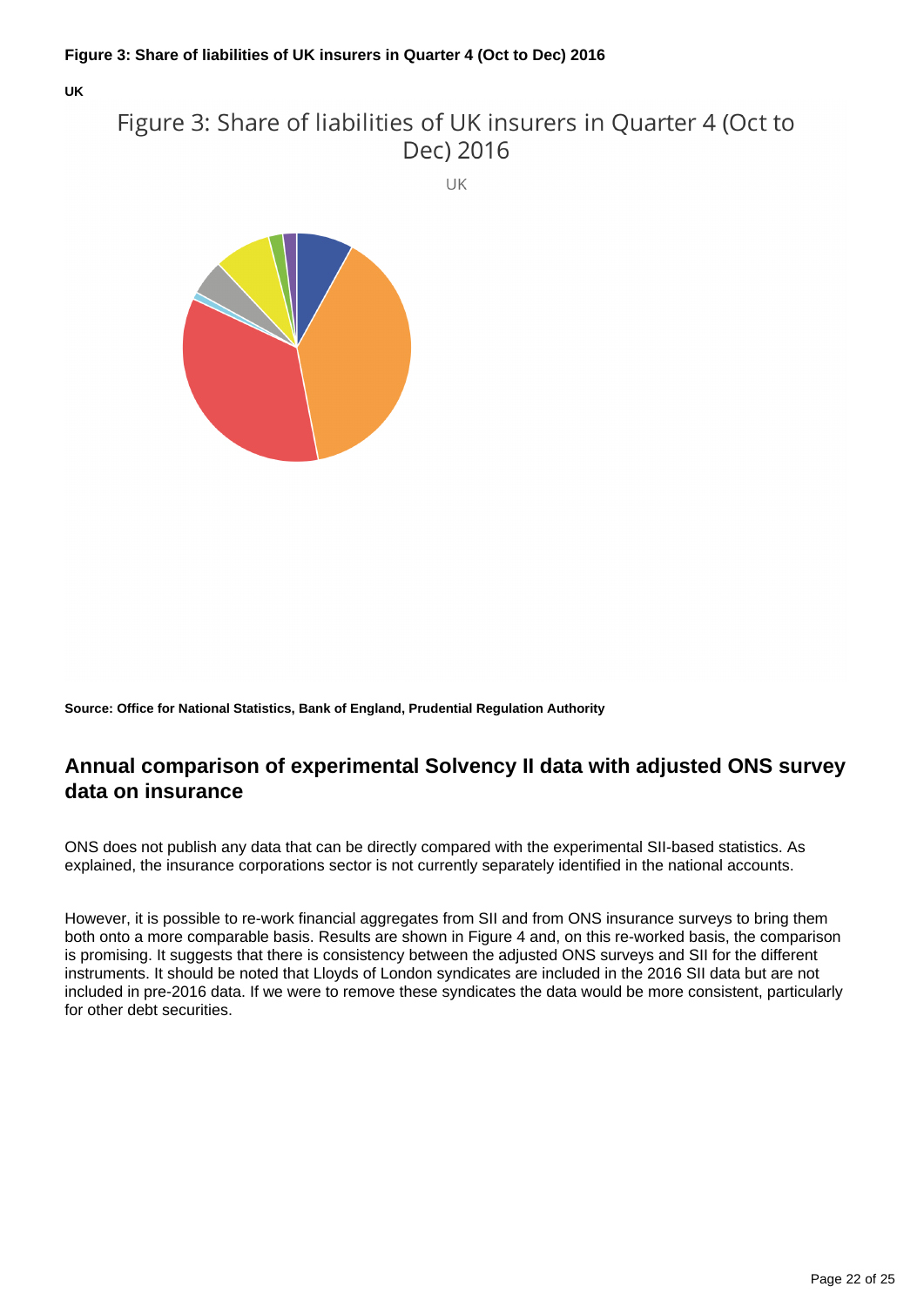#### **Figure 4: Comparison of financial assets of UK insurers by instrument sourced from adjusted ONS survey data (until 2015) and Solvency II (in 2016)**

#### **UK, 2005 to 2016**

## Figure 4: Comparison of the ANS surgests of UK insurers by instrument sourced from adjusted ONS survey data (until 2015) and Solvency II (in 2016)



UK, 2005 to 2016

**Source: Office for National Statistics, Bank of England, Prudential Regulation Authority**

## <span id="page-22-0"></span>**6 . Conclusions**

This article presents the first set of experimental financial statistics for the UK insurance corporations sector based on data from the Solvency II (SII) regulatory framework. The experimental statistics cover a selected set of financial accounts aggregates.

It should be noted in particular that SII replaced the previous Solvency I (SI) framework in 2016. Office for National Statistics (ONS) has recently concluded that SII data are suitable for national accounts compilation, including financial accounts aggregates.

SII provides quarterly as well as annual data and gives a greater level of detail, particularly for insurers' holdings of financial assets and their exposure to the corresponding issuers (counterparties).

SII implementation is thus an important element of ONS's enhanced financial accounts (EFA) programme. Under the EFA programme, ONS is working in partnership with the Bank of England to improve the quality and detail of financial data. Improvements planned under EFA include production of flow of funds (whom-to-whom) statistics. Where possible, the aim is to use administrative or regulatory data to deliver EFA improvements. Use of SII fits within this remit.

S

a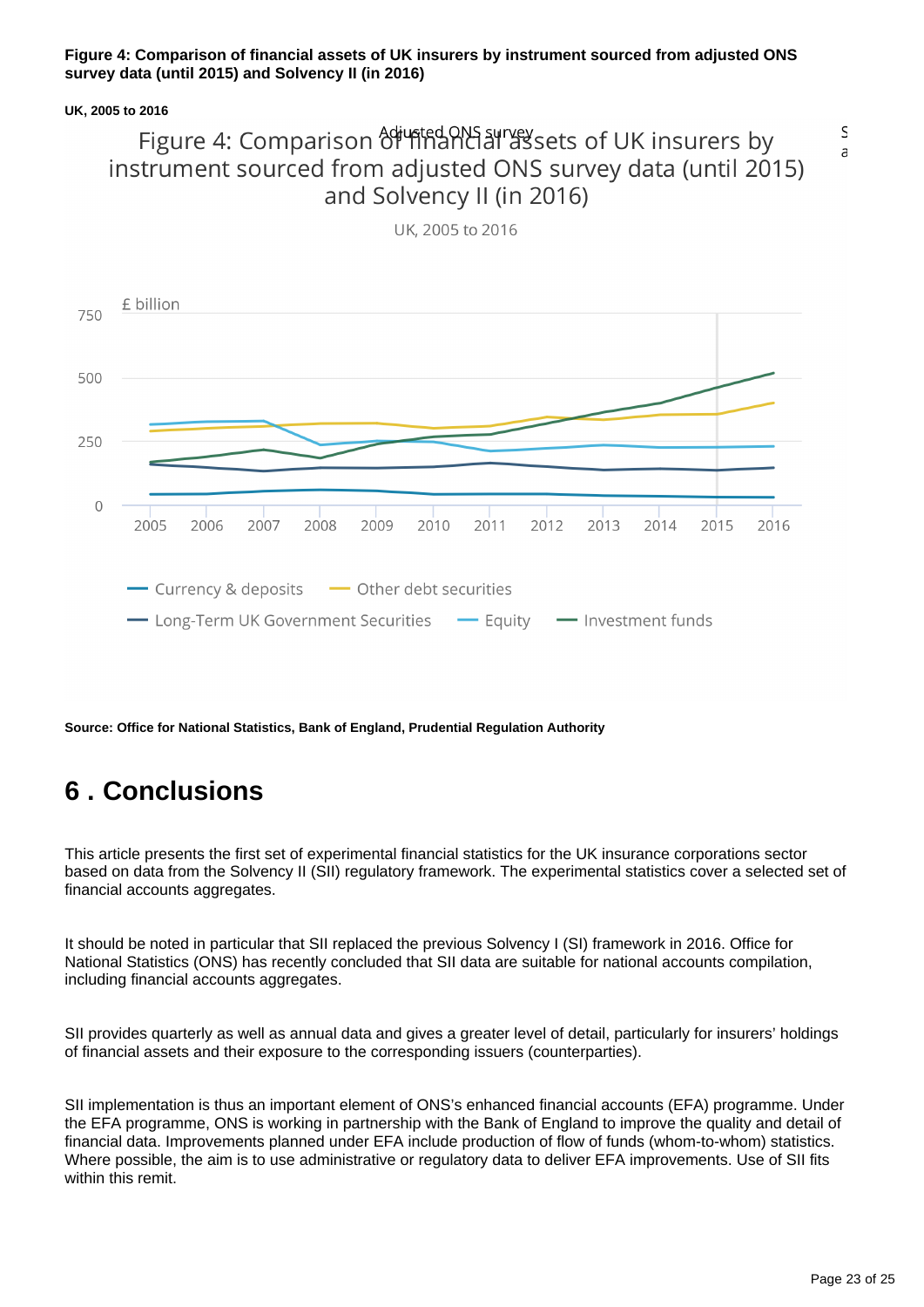This publication of the SII-based experimental statistics is an important marker of progress for the EFA programme. Releasing experimental statistics at the earliest opportunity is one of the principles underpinning the EFA work. As well as giving an early sight of emerging data, we see experimental statistics as an opportunity for users to give us feedback on current development work.

The experimental statistics in this article show how SII promises to improve the quality and detail of the financial accounts for the UK insurance corporations sector. For example, SII allows us to present insurers' technical reserves assets and liabilities on a non-consolidated, gross of reinsurance, basis as preferred under European System of Accounts: ESA 2010. The experimental statistics are also largely consistent with current ONS official publications based on surveys, hence SII has the potential to replace some of our existing insurance surveys.

However, before implementing these statistics in the national accounts, the following points will be considered further:

- review of the treatment of pension fund managers, including specific treatment of partial pension fund managers
- the split between life insurance and pensions; the improvements to SII templates currently being implemented in cooperation with the Prudential Regulation Authority (PRA) will make this possible
- review of the treatment of insurers that are given waivers from SII data reporting
- inclusion of SII-based data for insurance in experimental flow of funds statistics for the whole UK economy planned for 2019

Full implementation of Solvency II throughout the national accounts will include:

- separate presentation of the insurance corporations and pension funds sectors; currently, insurance corporations and pension funds are presented as a combined sector
- flow of funds statistics for insurance that are fully consistent with the official national accounts
- review of the pre-2016 data for insurance in the light of the SII data for later periods, which may result in revisions to the historical national accounts data for the insurance corporations sector; 2020 is the earliest that full implementation is likely to be feasible

## <span id="page-23-0"></span>**7 . References**

[European Insurance and Occupational Pensions Authority \(EIOPA\)](https://eiopa.europa.eu/regulation-supervision/insurance/reporting-format/supervisory-reporting-and-public-disclosure-requirements) guidelines to the insurers and logs explaining the definitions of Solvency II (SII) templates were used to assess how closely the data collected by the SII templates matches national accounts requirements, as set out in the System of National Accounts 2008 and European System of Accounts: ESA 2010.

Price Waterhouse Coopers, "Solvency II – A guide to the new regime" was used to determine how insurers should interpret SII from a predominantly UK perspective. It gives further background information on the variables and templates and also explains which insurers would be completing the templates and which had waivers. It was important for understanding the population.

Mkandawire W. (2010a), "Measuring Lloyd's of London in the National Accounts", July 2010

Mkandawire W. (2010b), "A conceptually correct approach to treating Lloyd's in the National Accounts", September 2010